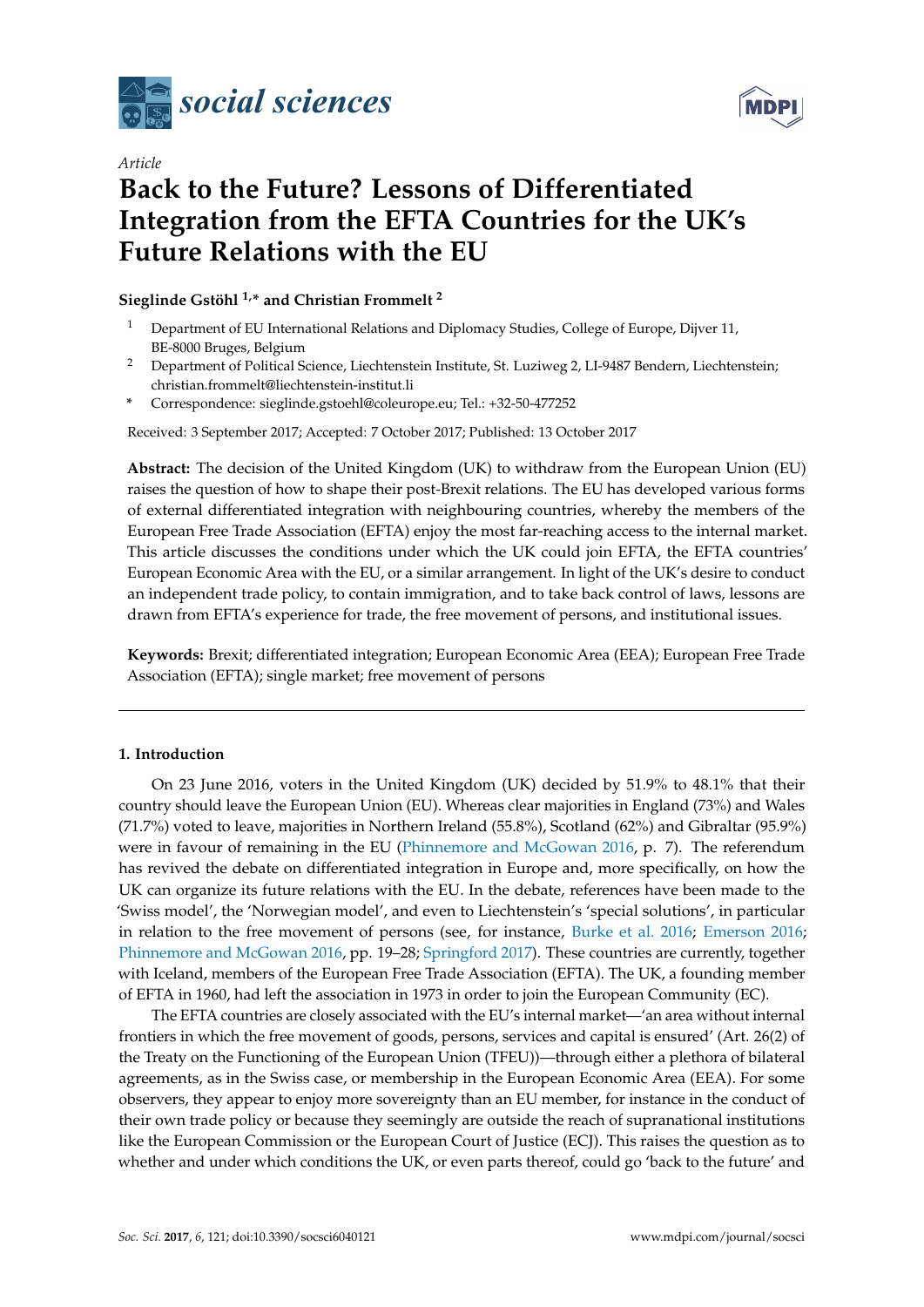(re-)join EFTA and/or the EEA or achieve a similar bespoke arrangement with 'a new framework that allows for a close economic partnership' [\(May](#page-15-2) [2017c\)](#page-15-2).

Since the Brexit vote, a number of British politicians have again been floating the idea that the UK could remain in the single market while leaving the EU. The [Scottish Government](#page-15-3) [\(2016,](#page-15-3) p. 3) argued that the UK should stay in the internal market as a member of the EEA and within the EU customs union. Alternatively, Scotland should remain in the single market even if the rest of the UK would leave. In the latter case, Scotland would become 'a full or associate member of EFTA' and, thereafter, join the EEA or 'enter a direct association with the EEA' [\(Scottish Government](#page-15-3) [2016,](#page-15-3) p. 29). Similar ideas were put forward for Northern Ireland (see [Doherty et al.](#page-14-1) [2017\)](#page-14-1). Also the [Welsh Government](#page-16-0) [\(2017,](#page-16-0) p. 6) came out in favour of a 'soft Brexit', stressing that the UK should search for 'full and unfettered access to the Single Market for goods, services and capital' by way of membership of EFTA, of the EEA or through 'a negotiated bespoke arrangement unique to the UK'. The International Trade Committee of the [House of Commons](#page-15-4) [\(2017,](#page-15-4) p. 4) recommended that the government evaluate the implications of the UK rejoining EFTA, and possibly EFTA's free trade agreements (FTAs) with third countries.

On 29 March 2017, the British government triggered Article 50 of the Treaty on European Union (TEU), starting the clock for two years to negotiate 'a deep and special partnership' with the EU in economic and security co-operation and 'a bold and ambitious Free Trade Agreement' [\(May](#page-15-5) [2017b\)](#page-15-5). Although in her Lancaster House speech on 17 January 2017, Prime Minister Theresa May had made clear that 'an independent, self-governing Global Britain' was not seeking any 'model already enjoyed by other countries' [\(May](#page-15-6) [2017a\)](#page-15-6), this article discusses the internal market lessons to be learned from EFTA's differentiated integration for post-Brexit EU–UK relations, since any 'close economic partnership [ . . . holding] rights and obligations in a new and different balance' will to a certain extent be based on the EU *acquis* [\(May](#page-15-2) [2017c\)](#page-15-2). In other words, the lessons to be learned from EFTA are relevant for any advanced form of external differentiated integration. Moreover, after the general election of 8 June 2017, which resulted in a weakening of the Conservative government, 'soft Brexit' scenarios have gained traction again and the government acknowledged the need of a transition period of around two years [\(May](#page-15-2) [2017c\)](#page-15-2).

We argue that the case of the EFTA states shows that a far-reaching participation in the internal market which excludes immigration from the EU, as envisaged by the British Leave campaign, is not a realistic option. Moreover, for the sake of market homogeneity, any dynamic form of deep and comprehensive integration requires an efficient institutional set-up for taking over relevant new EU acts and case law and for ensuring the surveillance and enforcement of these obligations. Indeed, the article shows that even the highly institutionalized EEA suffers from shortcomings, such as an inconsistent selection and a delayed incorporation of new EEA-relevant EU secondary law, falling short of market homogeneity. On the other hand, the EFTA states often lack the possibility to protect their sovereignty and regulatory preferences, as the EEA Agreement grants them only a limited participation in the EU policy-making based on the so-called 'decision-shaping', a 'process of contributing to and influencing policy proposals up until they are formally adopted' [\(EFTA Secretariat](#page-14-2) [2009,](#page-14-2) p. 20). Finally, EFTA (associate) membership alone would be of limited value to the UK.

The next section will briefly present the framework of analysis before the UK's key preferences are identified and the EFTA lessons for each of them are discussed.

#### **2. Conceptual Framework**

[Leuffen et al.](#page-15-7) [\(2013,](#page-15-7) pp. 17–18) distinguish internal differentiation, where EU rules do not apply uniformly to all member states, from external differentiation, where non-member states also take over the EU *acquis*. These non-members do so either by way of adopting 'mirror legislation', like in the EEA and Schengen area, or based on the principle of equivalence of law, as in the case of most EU–Switzerland agreements. In a nutshell, external differentiation describes a formal opt-in of a non-member state into a specific policy area of the EU. In this way, the EU and the respective country define common rights and obligations for their citizens and businesses. The extent and specificity of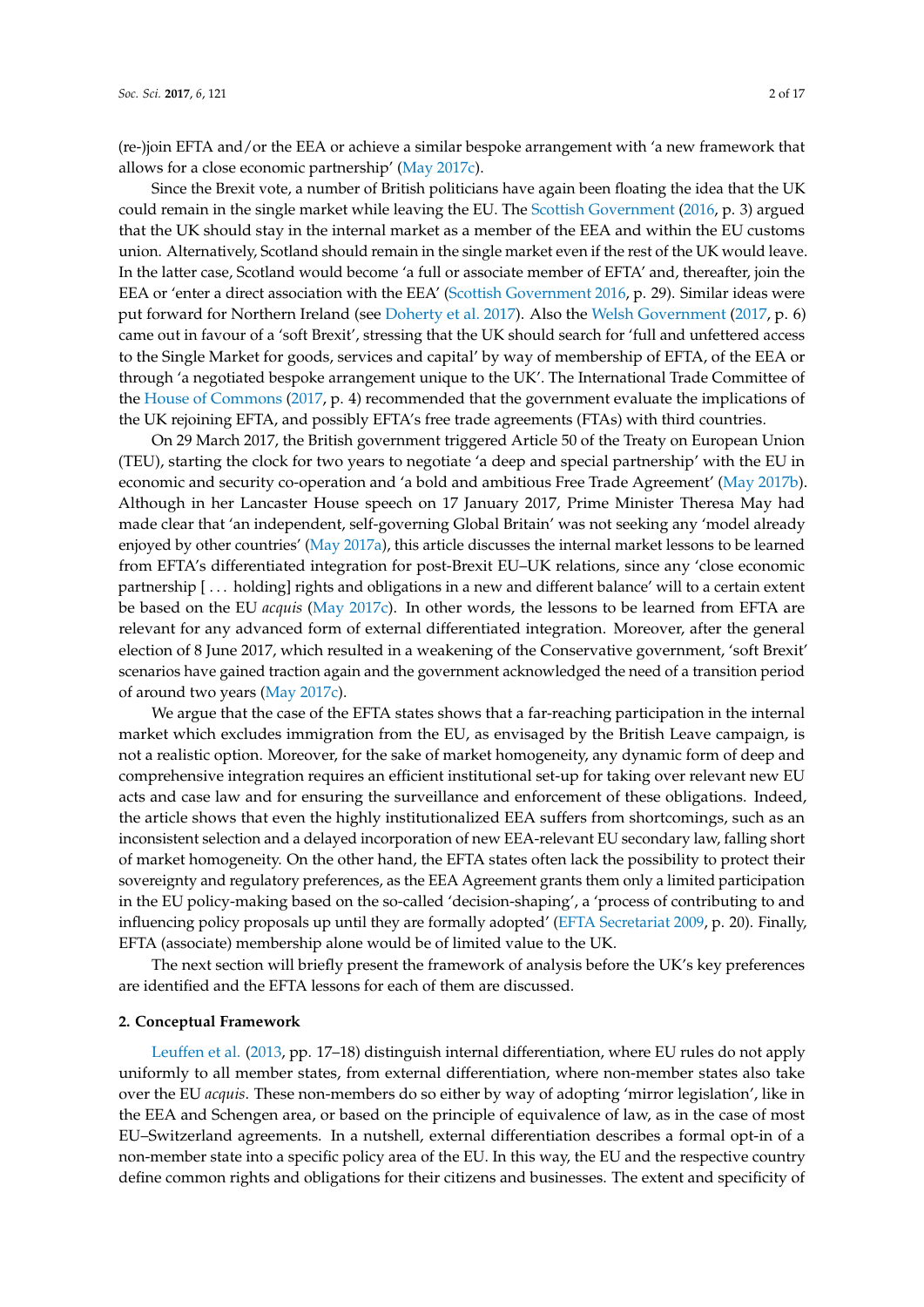those obligations are usually shaped by the scope and institutionalization set out in the agreement itself. The EU's neighbourhood is characterized by patterns of external differentiated integration, which vary not only with regard to the sectors covered in the internal market but also the degree of institutionalization [\(Gstöhl](#page-15-8) [2015\)](#page-15-8). Among these 'models' are the EEA, the bilateral Swiss approach, the Turkish customs union, EFTA membership (or association) or partly *acquis*-based FTAs, such as those with some countries of the European Neighbourhood Policy like Ukraine.

With the EFTA states, the EU has concluded various bilateral agreements, but over 90% of the references to EU secondary law contained in these are part of the EEA Agreement which applies to Norway, Iceland and Liechtenstein [\(Frommelt](#page-14-3) [2017\)](#page-14-3). The EU considers the EEA 'the most far-reaching and comprehensive instrument' to extend its internal market to third countries [\(European Commission](#page-14-4) [2012,](#page-14-4) p. 3). It has, thus, also been referred to as a 'single market-minus' [\(Pelkmans and Böhler](#page-15-9) [2013,](#page-15-9) p. 2).

Treating Switzerland as a case of external differentiated integration, [Jenni](#page-15-10) [\(2016\)](#page-15-10) finds, with regard to federal laws, that the incorporation of EU rules has been a steady characteristic since the 1990s, either based on 'autonomous adaptation' or the implementation of bilateral sectoral agreements. Similar to the EEA, the sectoral agreements cover substantial parts of the EU's internal market. Although less far-reaching, the integration process based on the Switzerland–EU agreements covers similar sectors to the EEA Agreement. In addition to this formal, legal integration, all four EFTA states have become highly Europeanized (see [Frommelt and Gstöhl](#page-14-5) [2011;](#page-14-5) [Gava and Varone](#page-15-11) [2014;](#page-15-11) Jó[nsd](#page-15-12)óttir [2013;](#page-15-12) [Norwegian EEA Review Committee](#page-15-13) [2012\)](#page-15-13).

Based on a brief analysis of the UK's preferences with regard to its future relationship with the EU internal market, this article examines to what extent 'a deep and special partnership' is possible in light of the lessons learned by the EFTA countries with regard to trade in goods and services, the free movement of persons, and institutional questions. The analysis draws on a comprehensive empirical assessment of the agreements between the EU and the EFTA states and the related secondary legislation [\(Frommelt](#page-14-3) [2017\)](#page-14-3). The dataset contains specific information on the EEA decision-making process, such as the EEA relevance of an EU act, its legal basis, or the time required to its incorporation into the EEA Agreement.

## **3. UK Preferences: 'Leave' the EU but 'Remain' Close to the Single Market**

In reaction to the 'hot issues' of the referendum campaign, which concentrated on the internal market rather than the Common Foreign and Security Policy (CFSP), the UK government identified three specific 'red lines' for its post-Brexit relations with the EU: (1) conducting an independent British trade policy; (2) containing immigration to Britain from Europe; and (3) taking back control of laws and the interpretation thereof.

First, the British government wants to withdraw from the EU's customs union and common commercial policy [\(UK Government](#page-16-1) [2017,](#page-16-1) pp. 35, 42). In the words of the Prime Minister, 'I want Britain to be able to negotiate its own trade agreements. But I also want tariff-free trade with Europe and cross-border trade there to be as frictionless as possible' with 'the greatest possible access to the single market' [\(May](#page-15-6) [2017a\)](#page-15-6). Her notice of withdrawal letter acknowledged that membership of the internal market was not on the table since 'the four freedoms of the single market are indivisible and there can be no "cherry picking"' [\(May](#page-15-5) [2017b\)](#page-15-5).

The UK will thus have to develop a national trade policy, including autonomous instruments such as anti-dumping procedures or preferences for developing countries and its own position in the World Trade Organization (WTO). As a member of the WTO, the UK plans to 'replicate as far as possible' the EU's tariff schedules and commitments, while it hopes to somehow continue the EU's trade agreements with non-EU countries, 'to strike deals better suited for the UK and to make quicker progress with new partners' [\(UK Government](#page-16-1) [2017,](#page-16-1) pp. 55–56). Yet any WTO member might object and demand to negotiate with the UK, including about disentangling the EU's agricultural commitments. As a priority, the UK needs to clarify its trade relations with the EU and in the WTO before it can negotiate any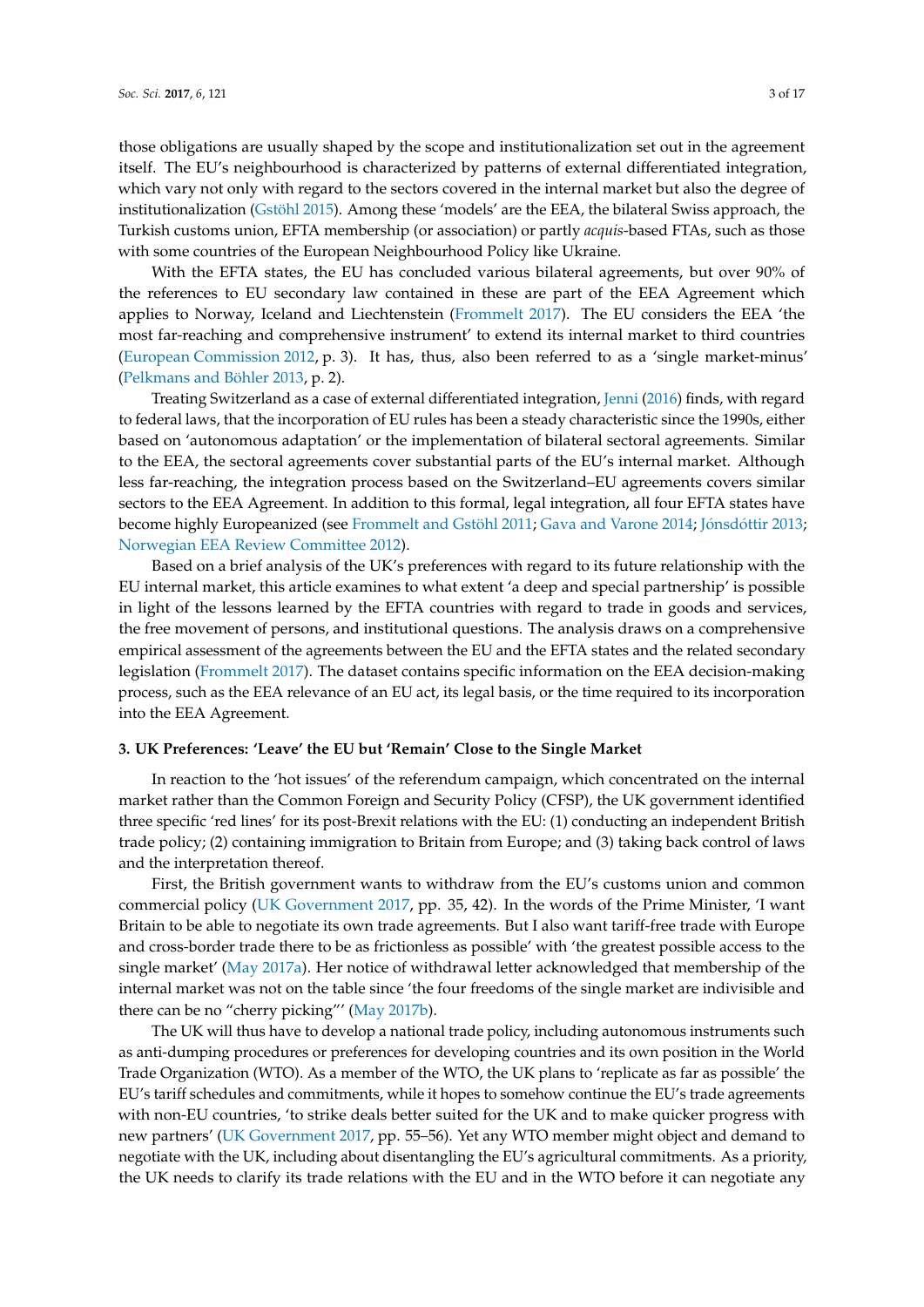trade agreements with other countries. [Holmes et al.](#page-15-14) [\(2016,](#page-15-14) p. 22) argue that 'the workload and time pressure that even a least-change version of Brexit entails suggest that deciding, let alone negotiating, a completely new regime is unrealistic' in the next few years. Should the current global trade regime shift back towards more power-based relations, regaining trade policy autonomy may make the future trade policy of the UK as a 'middle power' more cumbersome than expected [\(Trommer](#page-16-2) [2017\)](#page-16-2).

Second, regarding the free movement of persons, the UK government aims to ensure it can control and reduce immigration to Britain from Europe but still 'encourage the brightest and the best to come to this country' [\(UK Government](#page-16-1) [2017,](#page-16-1) p. 26). The status of EU citizens in the UK and of UK citizens in the EU should be secured and the Common Travel Area (CTA) with the Republic of Ireland maintained. In particular, the border between Northern Ireland and Ireland should remain open—although it will become the external border of the EU—and the CTA should continue to allow for free travel without passport controls. This is also imperative in the context of the 1998 Belfast (Good Friday) Agreement which had settled the conflict in Northern Ireland.

Third, most important for many voters was probably the desire to repatriate from the EU the power to make rules. Parliamentary sovereignty is a fundamental principle of the UK's unwritten constitution. The UK government proposed to repeal the 1972 European Communities Act by the 'European Union (Withdrawal) Bill' and convert the current *acquis* (including directly applicable regulations) into British law, which can then be changed. According to the Prime Minister, this means 'we will take back control of our laws and bring an end to the jurisdiction of the European Court of Justice in Britain' [\(May](#page-15-6) [2017a\)](#page-15-6). Taking back control also entails that future 'laws will be made in London, Edinburgh, Cardiff and Belfast, and will be based on the specific interests and values of the UK' [\(UK Government](#page-16-1) [2017,](#page-16-1) p. 13).

In light of these British preferences, which lessons can be learned for each of them from EFTA's experience?

#### **4. EFTA Lessons for Trade in Goods and Services**

The EEA Agreement has, since 1994, extended the internal market's four freedoms as well as co-operation in horizontal and flanking policies (such as research and development, environment, or consumer protection) to the EFTA members, except for Switzerland. In brief, these freedoms removed technical, regulatory and legal barriers between the EEA states; liberalized monopolistic public utility markets such as energy supply or telecommunication services; and harmonized or recognized equivalent rules, for instance the mutual recognition of professional qualifications, intellectual property and financial supervision. This alignment guarantees equal protection for all citizens and a level playing field for economic operators. Furthermore, with the entry into force of the Maastricht Treaty, restrictions on capital movements and payments across borders were largely prohibited (Art. 63–66 of the TFEU). Excluded from the EEA are the common agricultural and fisheries policies, the customs union and common commercial policy, taxation, the CFSP, justice and home affairs and the economic and monetary union.

EFTA itself is an intergovernmental organization establishing a free trade area. It thus has no common commercial policy or external tariff. This enables the EFTA states to pursue their own trade policy both jointly and individually. Prominent examples for this flexible approach are the FTAs that Switzerland and Iceland have concluded with China or the FTA between Switzerland and Japan, cases in which the EFTA states were not able to agree on a common approach. In addition, EFTA currently runs a worldwide network of 27 FTAs covering 38 countries [\(EFTA](#page-14-6) [2017\)](#page-14-6). Although this third-country policy was initially established to 'emulate' the EU's trade policy, the EFTA countries sometimes conclude FTAs earlier than the EU does.

This section will show, first, that dynamic forms of external differentiated integration such as the EEA suffer from fuzzy boundaries regarding the precise scope of a third country's participation in the internal market. Moreover, the simultaneous applicability of EU rules and national rules to allow for the 'parallel marketability' of goods, for instance in devolved regions of the UK, is an unlikely solution.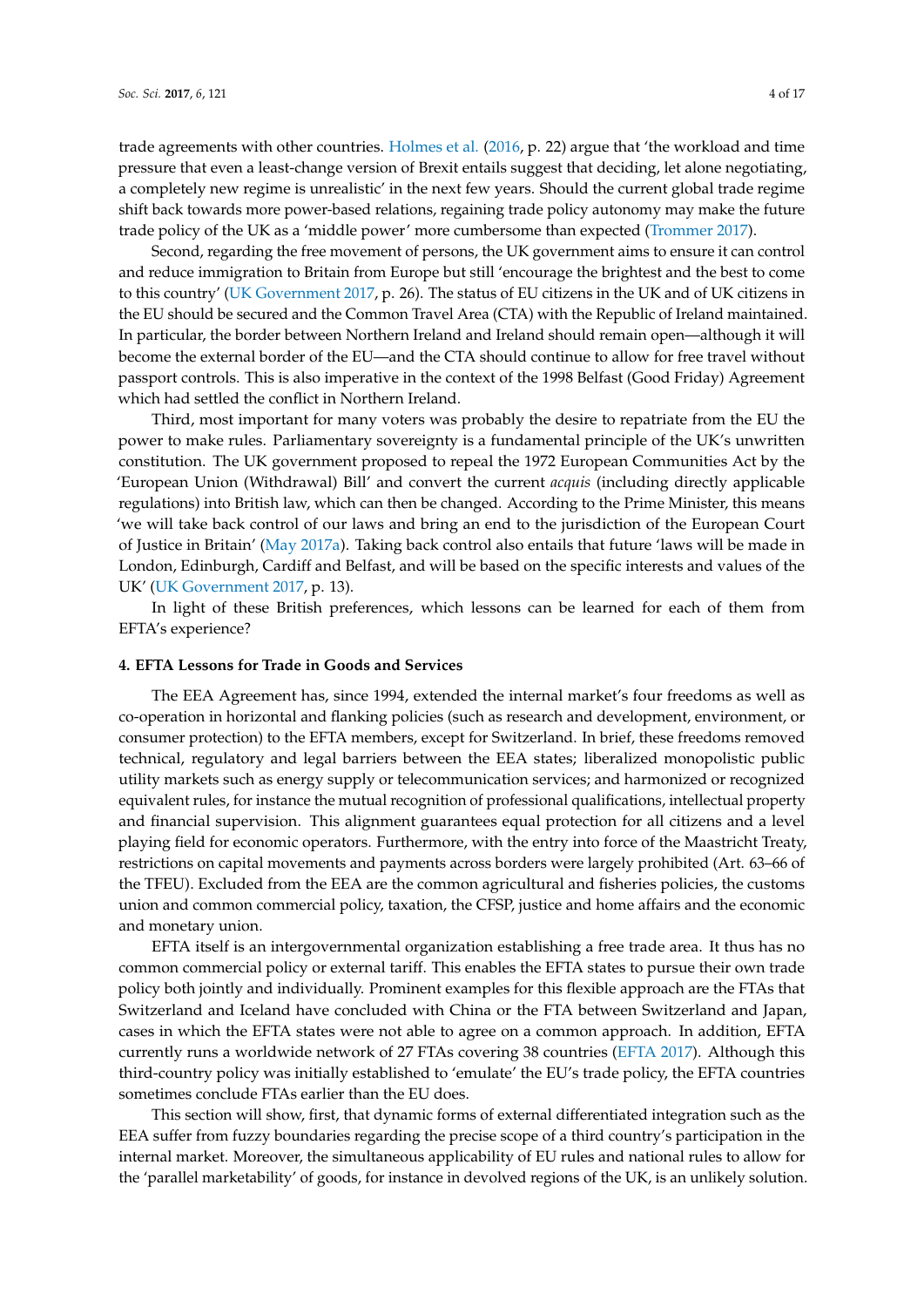The four freedoms are, in cases of external differentiation, difficult to disentangle; and the actual scope of the EEA's internal market coverage is in most areas indistinct, as the degree of correspondence between EU and EEA law varies greatly. The free movement of goods, for instance, comprises various EU acts relying on a legal basis that refers to the (excluded) EU treaty chapter of agriculture and fisheries. Moreover, the lines between the internal market *per se* and other parts of EU law have become increasingly blurred. Consequently, an EU act can include both EEA-relevant provisions and non-EEA relevant provisions. This indistinctness complicates the selection and incorporation of the relevant secondary law by the EEA EFTA countries. The EEA is also affected by the (unwanted) spillover of issues that are traditionally linked to integration in 'core state powers' such as fiscal affairs, defence and foreign policy, migration, citizenship and internal security. For example, the EFTA Surveillance Authority (ESA) and the [EFTA Court](#page-14-7) [\(2011\)](#page-14-7) forced Liechtenstein to adjust its tax act which had infringed on the EEA rules governing state aid. The EEA EFTA states also had to incorporate Directive 2008/99 on the protection of the environment through criminal law or Directive 2009/43/EC on simplifying terms and conditions of transfers of defence-related products into the EEA Agreement.

In contrast to the EEA Agreement, the sectoral agreements between Switzerland and the EU do not cover the free movement of services (except for some aspects such as civil aviation and overland transport or direct insurance for damage). According to the [Swiss Federal Council](#page-16-3) [\(2006,](#page-16-3) p. 6897), negotiations on an agreement failed because the EU insisted on the incorporation of horizontal policies like competition, state aid or company law. Moreover, Switzerland was not willing to liberalize its state-controlled sectors such as telecommunications, electricity or postal services at the speed and to the extent required by EU law. The Swiss government also faced domestic opposition towards the incorporation of EU acts combatting money-laundering or insider-trading [\(Nufer](#page-15-15) [2006,](#page-15-15) p. 11).

However, the lack of an agreement governing the free movement of services increasingly impedes market access for Swiss businesses. The [Swiss Bankers Association](#page-15-16) [\(2017\)](#page-15-16) thus favours, in the longer run, a new sectoral agreement on at least financial services with the EU. The Swiss banks are—as is London's finance industry, in view of Brexit—particularly interested in the so-called EU passport system, which allows banks or financial companies that are authorized to do business in their home country to trade across the entire EU without separate authorization in the other member states. However, passporting rights are only available if an agreement ensures the literal and dynamic adoption of the relevant EU *acquis*. The EEA EFTA states are currently the only non-EU countries to which such passporting rights were granted. By contrast, Switzerland has to ask for an equivalence treatment which is much more of a 'piecemeal approach' because the rights granted by equivalence mostly cover specific parts of an EU act and can be withdrawn by the Commission at any time [\(European Parliament](#page-14-8) [2017,](#page-14-8) p. 2).

In this regard, the principle of 'parallel marketability' of goods in Liechtenstein has attracted some attention in the UK, especially in the devolved regions that voted against Brexit.

## *4.2. 'Parallel Marketability' as a Solution?*

[Frommelt](#page-14-3) [\(2017\)](#page-14-3) shows that there are various opt-outs and tailor-made arrangements for the EEA EFTA states and, not surprisingly, in particular for Liechtenstein, which is by far the smallest EEA member. By the end of 2015, 42% of the EU law in force in the EEA did not fully apply to Liechtenstein. By contrast, Iceland had opt-outs in place for 7.8% of the EU acts in force and Norway for 1.6%. Most of Liechtenstein's specific opt-outs are technical exemptions that are related to its small size or its close relations with Switzerland [\(Frommelt](#page-14-9) [2016\)](#page-14-9). Two tailor-made arrangements for Liechtenstein are of particular interest in the Brexit debate: its 'special solution' for the free movement of persons (see below) and the principle of parallel marketability.

When in December 1992 the Swiss people and cantons rejected EEA membership, whereas the citizens of Liechtenstein approved it one week later, the maintenance of the much appreciated customs union and open border between the two neighbouring countries posed a challenge. To allow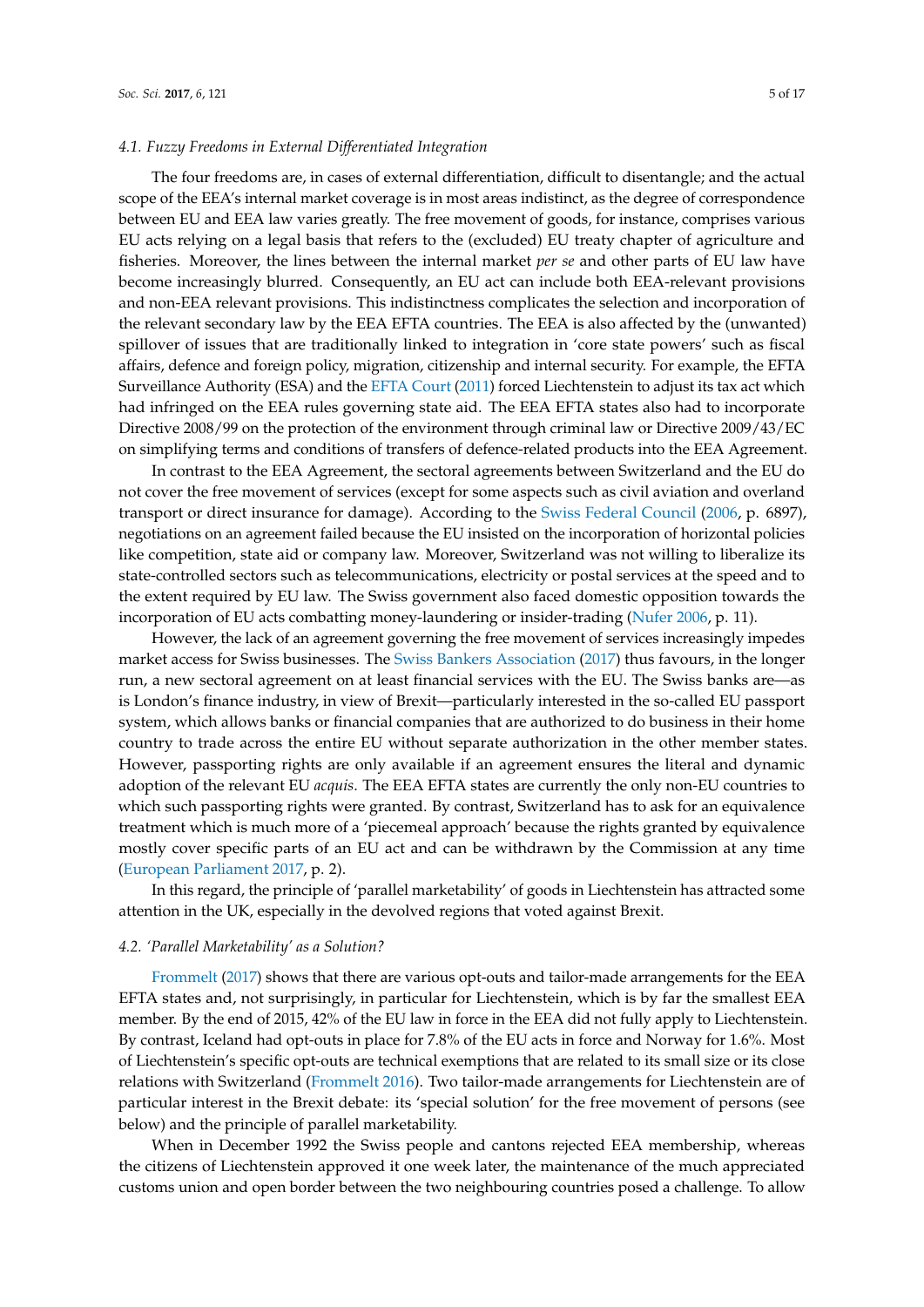Liechtenstein to join the EEA, innovative adaptations of several bilateral Switzerland–Liechtenstein agreements were necessary. This 'squaring of the circle' was rendered possible by the political will on all sides in view of the democratic votes, the tiny territory of the principality, and the fact that Art. 121(b) of the EEA Agreement had already recognized in the regional union between Switzerland and Liechtenstein (see [Gstöhl](#page-15-17) [1997\)](#page-15-17). A reintroduction of border controls would have been contrary to the very idea of European integration. Part of the solution was the 'parallel marketability' of goods that enables Liechtenstein to apply Swiss technical regulations and standards deriving from its regional union with Switzerland on its own market in parallel with the legislation implementing the EU acts incorporated into the EEA Agreement. Liechtenstein had to create a national market surveillance and control system in order to prevent Swiss products that differ from EEA standards being exported into EEA countries and products following different EEA standards being marketed in Switzerland.

The parallel marketability mainly covers goods with different tariffs (such as fish or agricultural products) as well as products with different technical standards (like chemicals or medicinal products). Due to the various sectoral agreements between Switzerland and the EU, the number of products subject to parallel marketability has decreased significantly over time. Overall, the system has worked well, but it also has its limits. For example, a judgement of the [ECJ](#page-14-10) [\(2005\)](#page-14-10) related to the calculation of the term of protection of specific certificates for medicinal products approved by Switzerland, and thus also by Liechtenstein, has forced both countries to restrict the parallel marketability in order to protect the economic interests of Swiss business [\(Frommelt and Gstöhl](#page-14-5) [2011,](#page-14-5) p. 43).

The [Scottish Government](#page-15-3) [\(2016,](#page-15-3) p. 35) argues that the 'principle of "parallel marketability" whereby goods and services originating in Scotland may be legally marketed in both the UK and the EEA' could in future ensure Scotland's simultaneous membership in the EU internal market and the UK customs union. However, despite the success of parallel marketability in Liechtenstein, the functioning of such a model in Scotland or Northern Ireland is highly questionable as their respective territories are much bigger than Liechtenstein. Furthermore, it would require that the EU and the UK formally agree on some kind of harmonization of technical barriers to trade in order to keep the number of products with different standards as low as possible. Put simply, due to the different political context and its small size, Liechtenstein can hardly be treated as a viable precedent.

Altogether, there are numerous EFTA lessons for trade in goods and services. First, as a free trade area and intergovernmental organization, EFTA allows its members to conduct an own trade policy vis-à-vis third countries, but also offers the advantage of negotiating together in case of common interests. Second, all EFTA states considered a traditional FTA with the EU insufficient, and they were willing to adapt their national law to EU rules by concluding agreements with the EU to ensure further access to the internal market. Moreover, the practice of 'autonomous adaptation' to EU rules in Switzerland shows that, due to its high economic interdependence with the EU, the alignment of rules goes *de facto* beyond formal agreements. This raises the question as to what extent and how the post-Brexit UK would be ready to avoid divergence between national and EU law. Third, the regulatory boundary of the EFTA states' relations with the EU is difficult to draw as the scope of their external differentiated integration is diffuse. Fourth, the principle of homogeneity, as stated in the EEA Agreement, indeed guarantees non-member states non-discriminatory access to the EU internal market. Due to the often low speed of incorporation in the EEA, however, market homogeneity is not always achieved. Subsequently, the EEA EFTA states may temporarily be impeded from access to the EU internal market. Fifth, Liechtenstein is, due to its small size, the only EFTA state that has been able to acquire a substantial number of opt-outs and tailor-made arrangements, such as the principle of parallel marketability.

The second particularity of Liechtenstein's EEA membership, which has drawn some interest in the UK, is its 'special solution' for the free movement of persons (see Section [5.2](#page-7-0) below).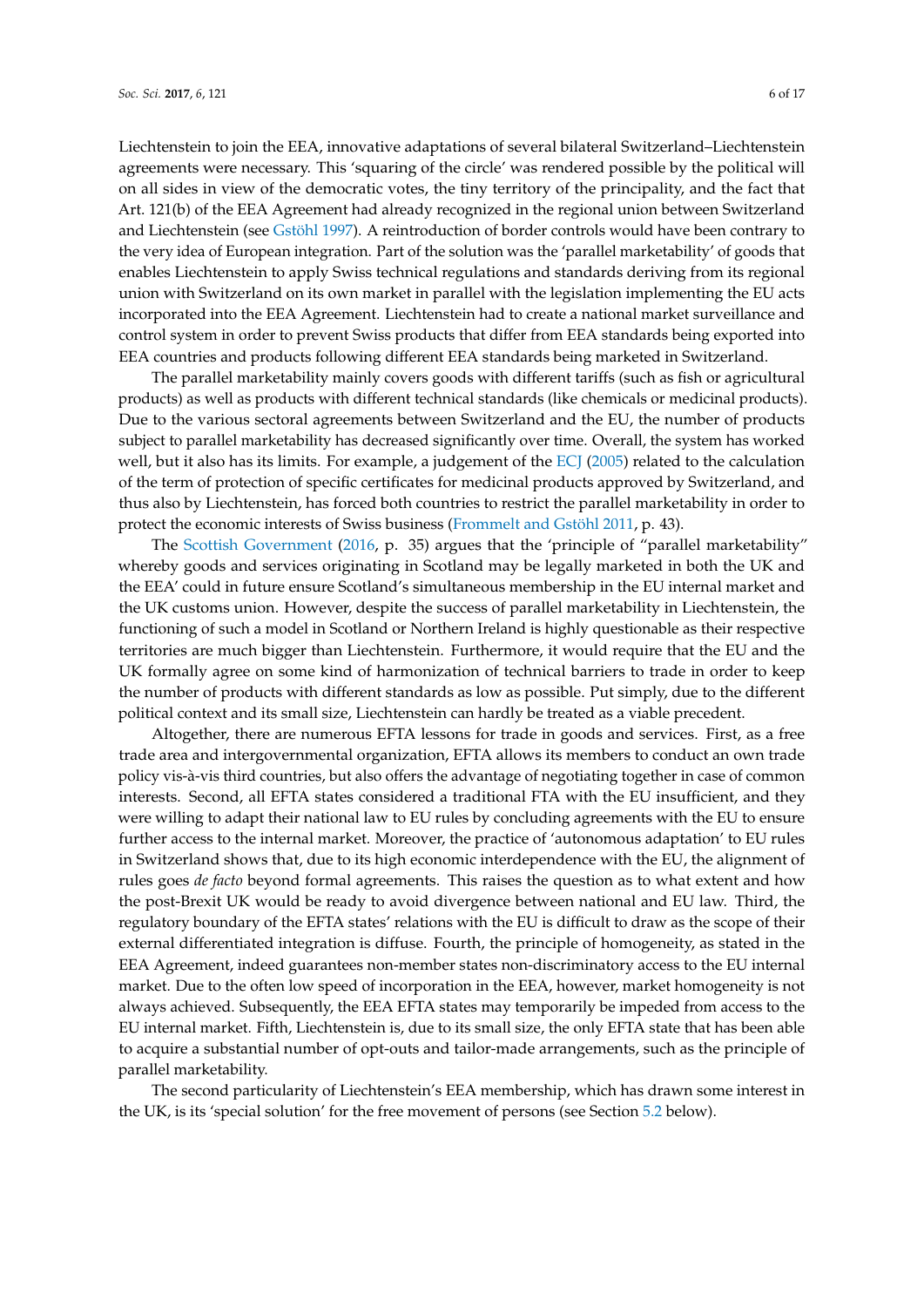# **5. EFTA Lessons for the Free Movement of Persons**

One of the most salient issues in the Brexit debate has been the free movement of persons. The UK government aims to ensure it can control and reduce immigration from Europe. This section highlights the importance that the EU attaches to the principles of non-discrimination and of a balance of benefits and obligations. It then examines whether Liechtenstein's 'special solution' for the free movement of persons can serve as a precedent for the UK.

#### *5.1. Non-Discrimination as a Core Principle*

The free movement of persons gives EEA nationals the possibility to live, work, establish businesses and study in any EEA state. To this end, members shall eliminate any discrimination on the grounds of nationality as well as 'non-discriminatory measures which are liable to prohibit, impede or render less advantageous the use of the freedoms' [\(Fredriksen](#page-14-11) [2016,](#page-14-11) p. 404).

Switzerland concluded in 1999 an agreement on the free movement of persons (AFMP) in the framework of the first package of bilateral agreements with the EU. It contained a 'guillotine clause', a contractual stipulation that links all treaties. If only one of them were not ratified, or cancelled later, all of the agreements would be deemed terminated. The AFMP has from the start faced some domestic opposition, and since 2000 four popular votes related to the agreement have taken place. A majority of the Swiss people and cantons supported the first package of bilateral agreements as well as the extension of the AFMP to the new EU member states in 2005 and 2009. However, in 2014 a popular initiative requiring the introduction of immigration quotas was accepted by a slim margin of 50.3% [\(Swiss Federal Council](#page-16-4) [2017\)](#page-16-4). This constitutional amendment, which the Swiss government had to implement within three years, was not compatible with the agreement. The non-extension of the AFMP to Croatia after its accession to the EU in 2013 triggered Switzerland's (partial) loss of access to the EU's 'Horizon 2020' and 'Erasmus+' programmes. The Commission rejected the Swiss proposal of a unilateral safeguard clause with a national ceiling on EU migration to Switzerland as a solution, while the 'guillotine clause' risked terminating the entire series of bilateral treaties. Finally, in December 2016 the Swiss Parliament adopted a more flexible and much weaker implementation which does not include quotas or any kind of discrimination on the grounds of nationality and can thus be considered compatible with the AFMP. The negotiations were complicated by the Brexit debate, as the EU was 'wary of creating a flexible precedent that Britain might be able to use in negotiating a new bilateral relationship with the bloc' [\(The Guardian](#page-16-5) [2016\)](#page-16-5).

The experience with the EEA and the sectoral agreements of Switzerland show the fundamental character of the principle of non-discrimination on the grounds of nationality. Likewise, it highlights the indivisibility of certain aspects of the EU internal market in order to maintain a balance between benefits and obligations. In EFTA history, this is known as one of the so-called 'Interlaken principles' that the EU had stressed since the late 1980s (see [De Clercq](#page-14-12) [1987\)](#page-14-12). The EU does not grant any *à la carte* integration with its internal market in terms of picking and choosing. Indeed, rich countries such as the EFTA states contribute as well to cohesion in the EU through special financial co-operation mechanisms. Moreover, the EU has, in return for internal market access, also sought additional bilateral agreements in areas of its own interest such as taxation. This also means that a comprehensive participation in the internal market without free movement of persons is hard to imagine. The [Council of the EU](#page-14-13) [\(2017,](#page-14-13) para. 7) recently reiterated vis-à-vis Switzerland 'that the free movement of persons is a fundamental pillar of EU policy and that the internal market and its four freedoms are indivisible'.

Despite constituting an essential part of the EEA and Switzerland-EU relations, the scope of free movement of persons differs between the two models of association, but also compared to the EU (see [Tobler](#page-16-6) [2016\)](#page-16-6). This becomes particularly visible in relation to the Citizenship Directive 2004/38/EC. After long negotiations and after the EU invoked Art. 102 of the EEA Agreement, which stipulates that the parts of the Annex of the EEA Agreement directly affected by the EU act in question are suspended if a conciliation procedure is unsuccessful, the EEA EFTA states in 2007 finally agreed to incorporate this directive. However, Decision No 158/2007 of the EEA Joint Committee included some specific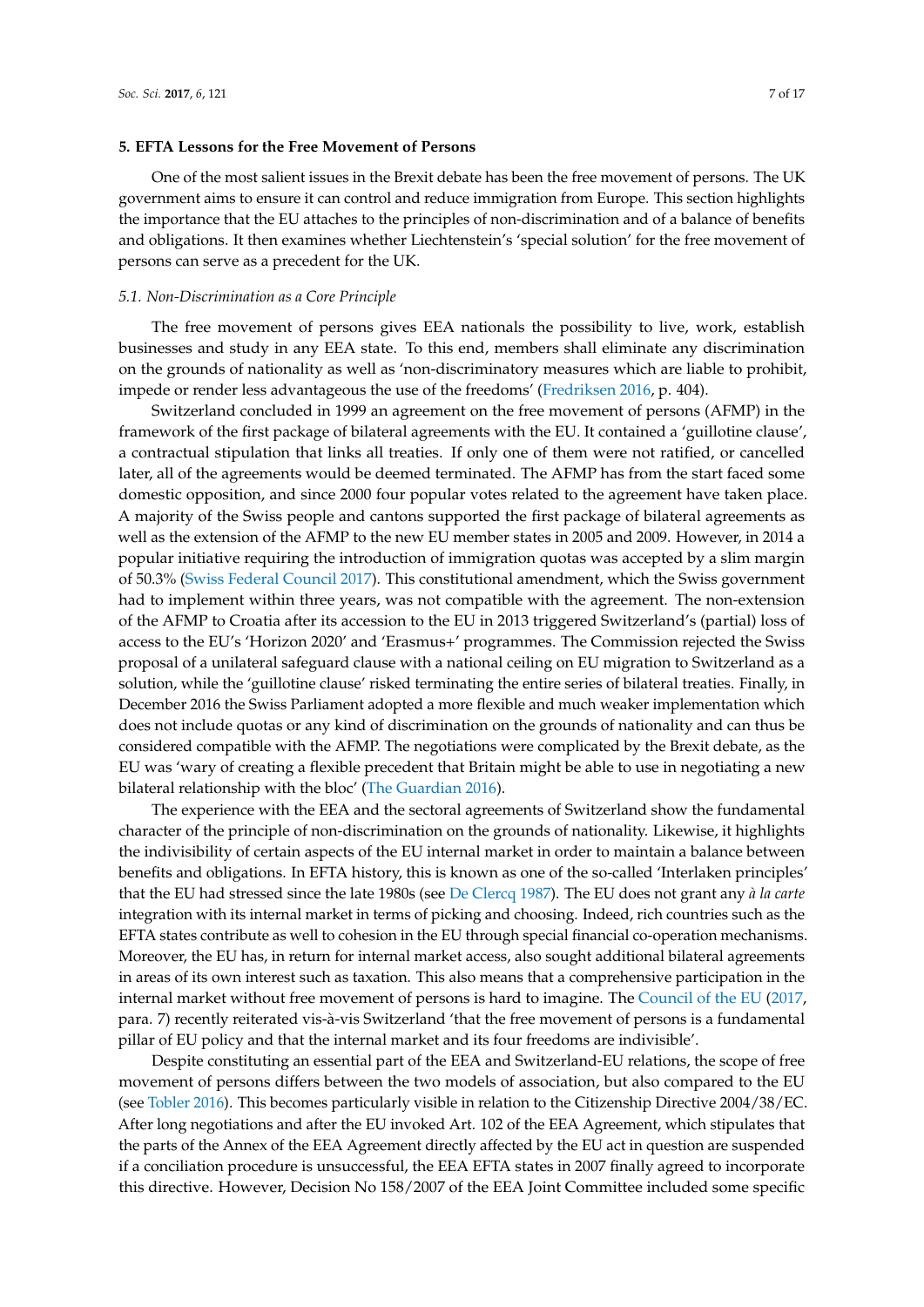adaptations as well as a Joint Declaration by the contracting parties. This Joint Declaration states, for instance, that the concept of Union citizenship has no equivalent in the EEA Agreement, and thus excludes any prejudice to the evaluation of the EEA relevance of future EU legislation as well as future case law of the ECJ based on the concept of Union citizenship. The exact demarcation of the free movement of persons in the EEA remains uncertain. According to [Fredriksen](#page-14-11) [\(2016,](#page-14-11) p. 400), the EFTA Court has so far done 'its utmost to preserve homogeneity in the interpretation and application' of the Citizenship Directive. In contrast to the EEA EFTA states, Switzerland has successfully resisted EU pressure to adjust the AFMP to the Citizenship Directive. Hence, Switzerland is not obliged to follow the ECJ's rulings based on the concept of Union citizenship [\(Tobler](#page-16-6) [2016,](#page-16-6) p. 5). This affects, in particular, the rights of economically inactive EU nationals (for instance, with regard to social assistance) as well as the practice of family reunification in Switzerland. Another challenge for EFTA states is the growing political connection between the free movement of persons and EU migration policy. For instance, in its review of the EEA Agreement, the [European Commission](#page-14-4) [\(2012,](#page-14-4) p. 4) stated that it 'would be important as well to include the [EU] policy on trafficking in human beings in the EEA Agreement'.

In the updated EFTA Convention, which entered into force in 2002 in parallel with the EU–Swiss bilateral agreements, free movement of persons (as well as trade in services and other issues) was also granted among the four EFTA states themselves.

The most prominent and politically sensitive opt-out of Liechtenstein is the 'special solution', which allows a quantitative restriction on the number of new residents. This arrangement was the outcome of a long process.

#### <span id="page-7-0"></span>*5.2. Liechtenstein's 'Special Solution' in the EEA: A Precedent?*

The EEA Agreement contained in Protocol 15 a standard transitional period (until the end of 1997) and a review clause which foresaw the joint review of transitional measures 'duly taking into account the specific geographic situation of Liechtenstein'. In the context of the negotiations adapting the EEA Agreement to the revised Liechtenstein–Switzerland regional union, the Liechtenstein government obtained in 1995 an additional joint declaration with the EEA Council (Decision 1/95). This declaration recognized Liechtenstein as a very small area of rural character with an unusually high percentage of non-national residents and employees. It also acknowledged the principality's vital interest in maintaining its own national identity.

In view of the expiry of the transitional period as of 1998 and the failure to negotiate a solution on time, the Liechtenstein government invoked the safeguard clause of the EEA Agreement (Art. 112) which allows a contracting party to take unilateral measures 'if serious economic, societal or environmental difficulties of a sectorial or regional nature liable to persist are arising'. In 1999, the EEA Joint Committee agreed in Decision 191/1999, under Liechtenstein's chair, to extend the transitional period until the end of 2006 because the principality's situation still justified the maintenance of special conditions. The special solution was incorporated as a 'sectoral adaptation' to Annexes V (free movement of workers) and VIII (right of establishment) of the EEA Agreement and, therefore, did not require specific ratification by the contracting parties. Before the expiry of that second transitional period, the EU had to enter negotiations with the EEA EFTA countries on the enlargement of the EEA to the 10 new EU member states (Art. 128 of the EEA Agreement). On this occasion, the special solution for Liechtenstein was slightly amended in 2004. It no longer expired automatically, but became a 'quasi-permanent' exception, subject to a review every five years. The later EEA enlargement agreements (Bulgaria, Romania, Croatia) followed this example without changing the quota.

As a result, the free movement of persons applies to Liechtenstein citizens, but EEA citizens wishing to live in Liechtenstein have to obtain a residence permit. The number of permits is limited, with a yearly net increase. There are no restrictions preventing family members of holders of a residence permit from joining them, and they also have the right to take up economic activity. The authorities shall grant the new permits in a way that is not discriminatory and does not distort competition. In order to guarantee equal chances, half of them are granted by a ballot procedure. The number of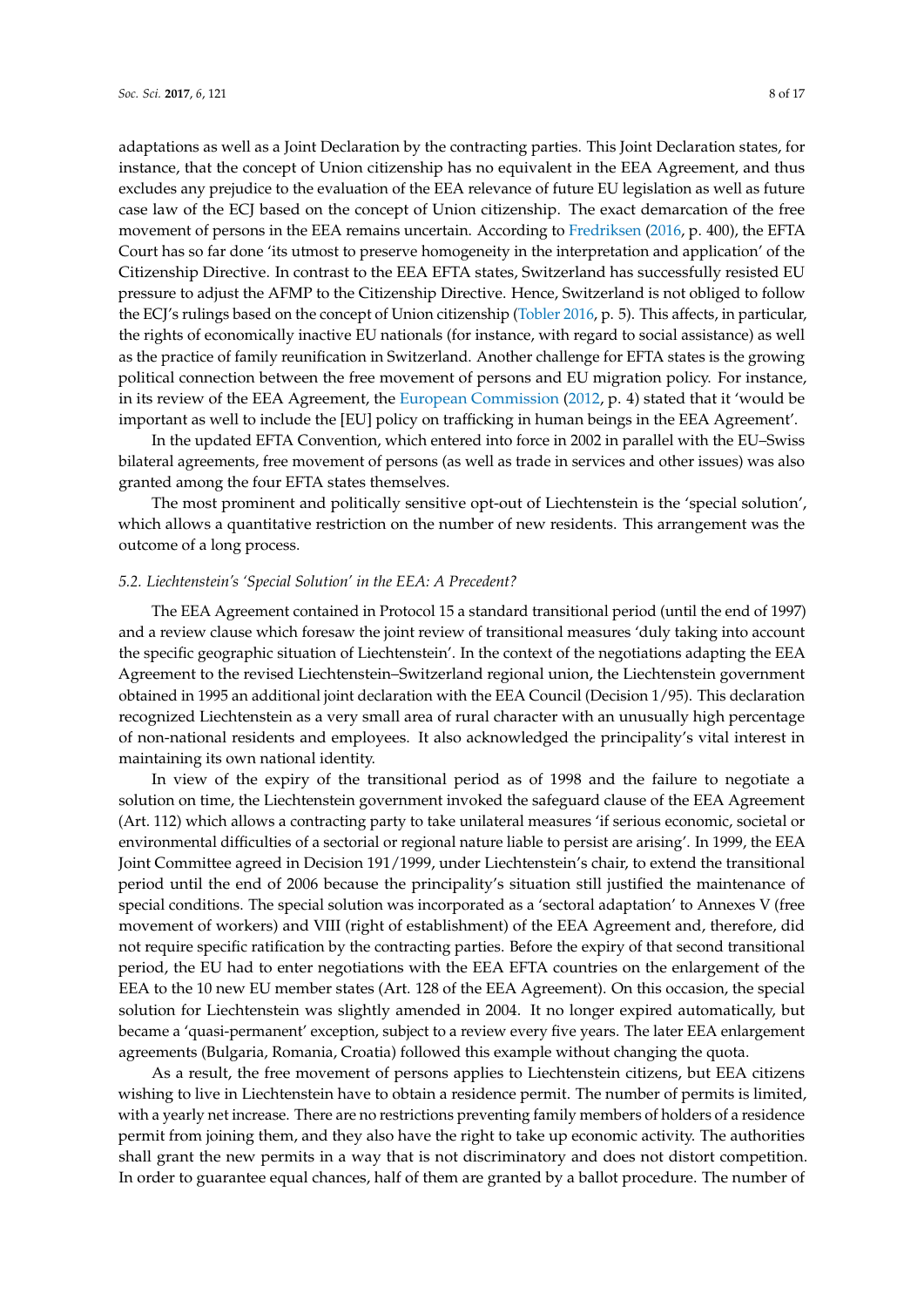applications for residence permits exceeds the allocable quota by multiple times. Yet, obtaining a residence permit is not a requirement to work in Liechtenstein, and many people commute on a daily basis from neighbouring countries.

Liechtenstein's special solution is closely linked to its tiny territory (160 km<sup>2</sup>) and the high number of foreigners in its resident population of 38,000 (about one third and two thirds of the workforce, respectively). It has emerged over time as a complex, tailor-made solution institutionally embedded in the EEA. No EU or EEA EFTA state has so far contested Liechtenstein's limited absorption capacity [\(European Commission](#page-14-14) [2015\)](#page-14-14). This is also in line with the declaration on Art. 8 of the TEU, introduced by the Lisbon Treaty, in which the EU promises to 'take into account the particular situation of small-sized countries which maintain specific relations of proximity with it'. This declaration is obviously not applicable to the UK.

The lessons to be drawn from EFTA's participation in the free movement of persons are, first and foremost, the importance of safeguarding non-discrimination and the role this free movement plays as part of a balance of benefits and obligations. This means that comprehensive participation in the internal market without free movement of persons is hard to imagine for countries such as the EFTA members or the UK. Comprehensive market access also implies, in turn, that a financial contribution to reduce economic and social disparities in the EU is expected which is 'proportionate to the substantial benefits' that a country draws from its participation in the internal market [\(Council of the EU](#page-14-13) [2017,](#page-14-13) para. 7). Second, the actual scope of the free movement of persons may differ slightly between the EU and a case of external differentiation, but still includes issues such as the free movement of workers, students and economically inactive persons, the freedom of establishment, family reunification, or the coordination of social security systems. Third, the special arrangement for Liechtenstein in this field (which is neither an opt-out nor a suspension) is closely linked to its small territory and unusually high share of foreigners. The fact that Liechtenstein was embedded in a multilateral institutional framework was conducive to a tailor-made solution and could hardly have been negotiated bilaterally.

# **6. EFTA Lessons for the Institutional Structure**

The EEA is an elaborate two-pillar system, whereas Switzerland's bilateral relations with the EU are largely based on agreement-specific joint committees. Both cases show that far-reaching participation in the internal market poses important institutional challenges (see also [Gstöhl](#page-15-8) [2015\)](#page-15-8). This section introduces the role that decision-shaping plays for a homogenous EEA market and Switzerland's search for an adequate institutional framework with the EU. It then discusses whether and how the UK could become an EEA EFTA state or simply an (associate) member of EFTA.

# *6.1. Two-Pillar System in the EEA: Decision-Shaping in Return for Market Homogeneity*

The EEA negotiations launched in 1989 between the then 12 EU member states and seven EFTA countries were difficult when it came to institutional questions (see [Gstöhl](#page-15-18) [1994\)](#page-15-18). In December 1991, the ECJ delivered its Opinion 1/91 according to which the proposed new joint EEA Court, composed of judges from the ECJ and the EFTA side, but functionally integrated with the ECJ, was incompatible with EU law [\(ECJ](#page-14-15) [1991\)](#page-14-15). In order to avoid the risk of undermining the autonomy of the Community legal order by infringing on the jurisdiction of the ECJ, the EFTA countries ultimately accepted that they would have to create their own EFTA Court of Justice. The EEA Joint Committee was tasked with reviewing the development of case law and settling any disputes between the two Courts. The institutional set-up of the EEA can best be described as a two-pillar system with the EEA EFTA institutions, matching those on the EU side for decision-making as well as the supervision and judicial control of EEA law.

The 'dilemma' of the EEA EFTA states consists in the fact that they do not have the right to vote in EU policy-making and are unable, constitutionally, to accept decisions made by the EU institutions directly. Despite their objection to the transfer of legislative and judicial power to the EU, the actual level of centralization in the EEA transcends the narrow confines of its initial conceptualization as an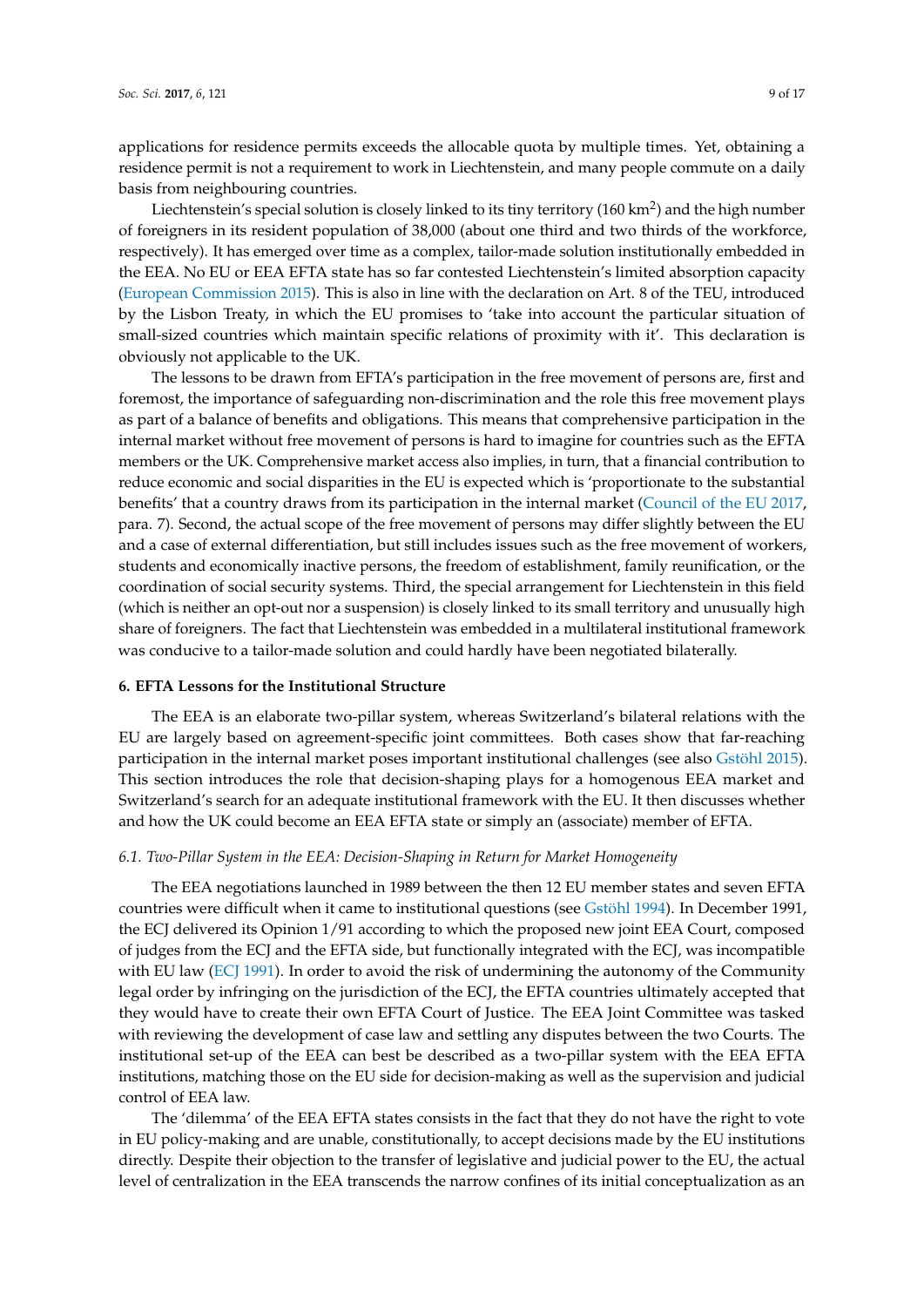agreement subject to public international law. Against this background, the [EFTA Court](#page-14-16) [\(1998\)](#page-14-16) has interpreted the EEA Agreement as an 'international agreement *sui generis* with a distinct legal order of its own' that is closer to supranational EU law than to public international law. Indeed, over the last two decades, the EEA's two-pillar structure has been filled with a multitude of *ad hoc* rules for EEA decision-making that alternate between intergovernmental co-operation within the EEA Joint Committee (for instance for the flanking policies) and the EEA EFTA states' subordination to the EU pillar with exclusive decision-making by EU bodies (like EEA EFTA participation in the European Aviation Safety Agency).

The deepening of the EEA's institutionalization takes place along two lines. First, there is a certain transfer of decision-making power from the EEA EFTA states to the relevant EFTA and EU bodies. Second, there is an institutional spillover of EU-specific patterns of governance, for instance, through the increasing importance of EU agencies for EEA-relevant policies, which ties EEA decision-making more closely to that of the EU. This deepening mostly occurs during the incorporation of EU legal acts, since the main parts of the EEA Agreement have remained largely unchanged since 1994.

The degree of the EEA EFTA states' organizational inclusion in EU policy-making ranges widely from no to almost full inclusion (in EU committees that do not have legislative power). There are various types and mechanisms of decision-shaping, such as the submission of written comments, the secondment of national experts, and the participation in expert groups of the Commission or in comitology committees. Nonetheless, the incorporation of EU secondary law into the EEA Agreement is determined by an 'inherently asymmetric process' [\(EFTA Secretariat](#page-14-2) [2009,](#page-14-2) p. 7). The most prominent examples of institutional asymmetry are: the lack of a right to vote in the above-mentioned committees and expert groups; and the fact that access to the European Parliament and the Council of the EU was refused. There are informal ways to exchange views and information between the EEA EFTA states and the EU. For instance, the EEA EFTA states are regularly invited to participate in the Council's informal meetings, which are organized by the presidency of the Council of the EU. However, this is mainly seen as a way to gather information rather than to exert political influence [\(Norwegian EEA Review Committee](#page-15-13) [2012,](#page-15-13) Chapter 9). Moreover, reports from experts of the EEA EFTA states participating in expert groups of the Commission or in comitology committees show that they may in practice face further restrictions, for instance, limited or late access to documents (Jó[nsd](#page-15-12)óttir [2013\)](#page-15-12).

Furthermore, Norway and Iceland have been associated with the Schengen area and Dublin Convention since 2000, and Switzerland and Liechtenstein since 2008 and 2011, respectively. These associations are located outside the EEA on a bilateral level. The EFTA countries are required to adopt the relevant *acquis*. In return, similar to the EEA, they have the right to participate in decision-shaping, but not a formal right of decision-making in the further development of the *acquis* in this field.

For forms of external differentiation such as the EEA, which extend the internal market based on the *acquis*, the common rules must be identical in substance, making homogeneity a key principle. The common rules are continuously updated by adding new EEA-relevant EU legislation. At the same time, the institutions of the EU and of the EFTA pillar ensure the supervision and identical interpretation of those rules. In practice, homogeneity means that the contracting parties have to select EEA-relevant EU acts from EU secondary law, and ensure the timely and complete incorporation of those EU acts into the EEA Agreement as well as their correct transposition and application within the national legal orders.

Assessments of the EEA's functioning during the past two decades have overall been positive [\(Council of the EU](#page-14-17) [2016;](#page-14-17) [European Commission](#page-14-4) [2012;](#page-14-4) [Norwegian EEA Review Committee](#page-15-13) [2012\)](#page-15-13). However, the EEA is plagued by various shortcomings, in particular a slow speed of incorporation of new EU secondary law into the EEA Agreement [\(Frommelt](#page-14-3) [2017\)](#page-14-3). Taking into account the dynamics of EU law-making and the complexity of the EEA policy process, delays are often unavoidable. This means that the EEA EFTA states may have to comply much later with an EEA-relevant EU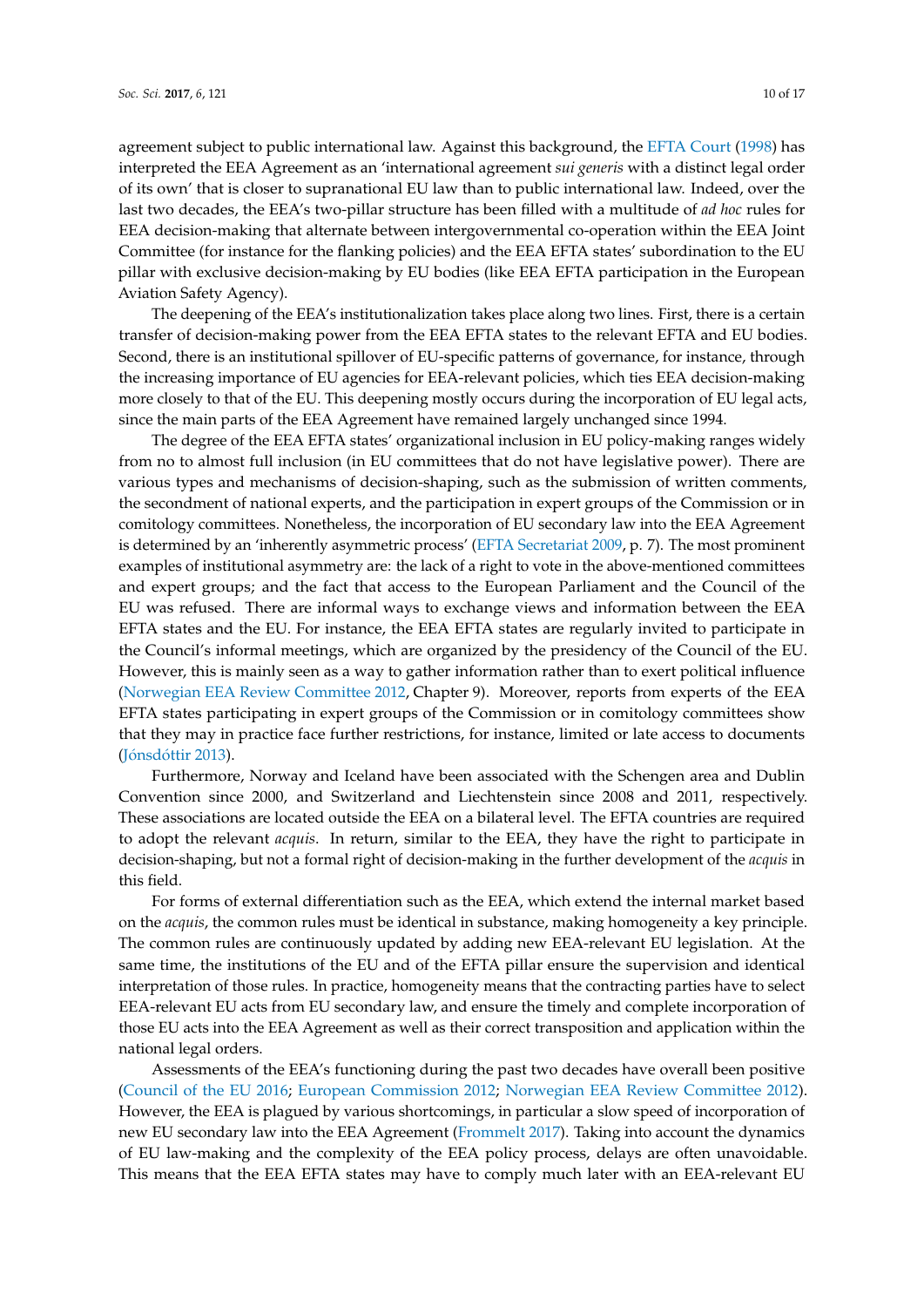act than EU members. Hence, different sets of rules apply for the EU and EEA EFTA states, which temporarily reduces the market's homogeneity. In total, only 16% of the 4573 directives and regulations incorporated into the EEA Agreement between 1994 and 2015 had the same compliance dates for the EU and the EEA EFTA states [\(Frommelt](#page-14-3) [2017\)](#page-14-3). Put differently, the EEA EFTA states could not ensure homogeneity for the entire period of application of EU acts in 84% of cases. In practice, different compliance dates can have two opposite effects, depending on the legal act. On the one hand, stakeholders may face different legal requirements when operating in the EU or the EEA EFTA states, which can lead to competitive advantages for operators based in the latter. On the other hand, the citizens and businesses of the EEA EFTA states and the products originating in those countries may not be able to benefit right away from the internal market. Both effects infringe on the homogeneity and legal certainty in the EEA but, in practice, are often neglected due to the small size of the EEA EFTA states.

[Frommelt](#page-14-3) [\(2017\)](#page-14-3) argues that institutional, country-specific and policy-related factors define the conditions of well-functioning external differentiated integration. That is, the institutional set-up of external differentiation is a necessary but not sufficient condition of effectiveness. In this regard, the specific characteristics of the EEA EFTA states, in particular the combination of their small size, strong economic interdependence with the EU and high state capacity, are likely to mitigate constraints resulting from the institutional complexity of the EEA's two-pillar structure. Yet, over the last two decades, the speed of incorporation has differed greatly across EU acts, which shows that the effectiveness of the EEA is also determined by the specific policy-related features of the legal acts in question, such as its institutional requirements, functional scope, or salience.

In 2014, due to the ongoing concerns about the backlog of EU legal acts which have not yet entered into force in the EEA, the EEA EFTA states streamlined the procedures for incorporating EU acts into the EEA Agreement [\(EFTA Secretariat](#page-14-18) [2016\)](#page-14-18). Indeed, based on preliminary data, [Frommelt](#page-14-3) [\(2017\)](#page-14-3) shows promising results of those efforts to increase the EEA's speed of incorporation. However, this only applies to EU acts that, by their nature, (i) do not have a material and/or structural impact on EEA law or the EEA institutional framework; (ii) do not need any EEA-specific adaptations; and (iii) do not call for ratification by the national parliaments of the EEA EFTA states. All other EU acts still have to go through a time-consuming assessment in order to ensure their compatibility with the EEA's two-pillar structure and its functional scope.

The EFTA states are highly developed, small and 'like-minded' countries that are, in principle, eligible for EU membership. They have to 'speak with one voice' in the EEA bodies. If an EEA EFTA state opposes the incorporation of a new EU act—for instance, due to a misfit with its economic preferences or due to constitutional constraints—this could trigger the suspension of the affected parts of the EEA Agreement for all EEA EFTA states. It is, therefore, no surprise that the EEA EFTA states are not very keen on having more members, and in particular a large member such as the UK.

# *6.2. Switzerland's Search for an Institutional Solution*

EFTA member Switzerland opted, through a referendum in 1992, not to participate in the EEA. Instead, the country pursued a bilateral approach, building on its 1972 FTA with the EC. In two package deals in 1999 and 2004, it concluded 16 new sectoral agreements with the EU (free movement of persons, technical barriers to trade, public procurement, civil aviation, overland transport, agriculture, research, Schengen and Dublin association, taxation of savings, fight against fraud, processed agricultural products, environment, statistics, media, education, and pensions). A few more agreements have followed since and some are still under negotiation. Most of these 'bilaterals' are based on the notion of equivalence of laws between the EU and Switzerland, and any changes need to be negotiated, albeit with the exceptions of civil aviation and the Schengen/Dublin association. This sectoral approach lacks an overarching structure to deal with the approximately 20 main agreements, most of which at a technical level are run by a consensus-based Joint Committee, and the more than 100 secondary agreements.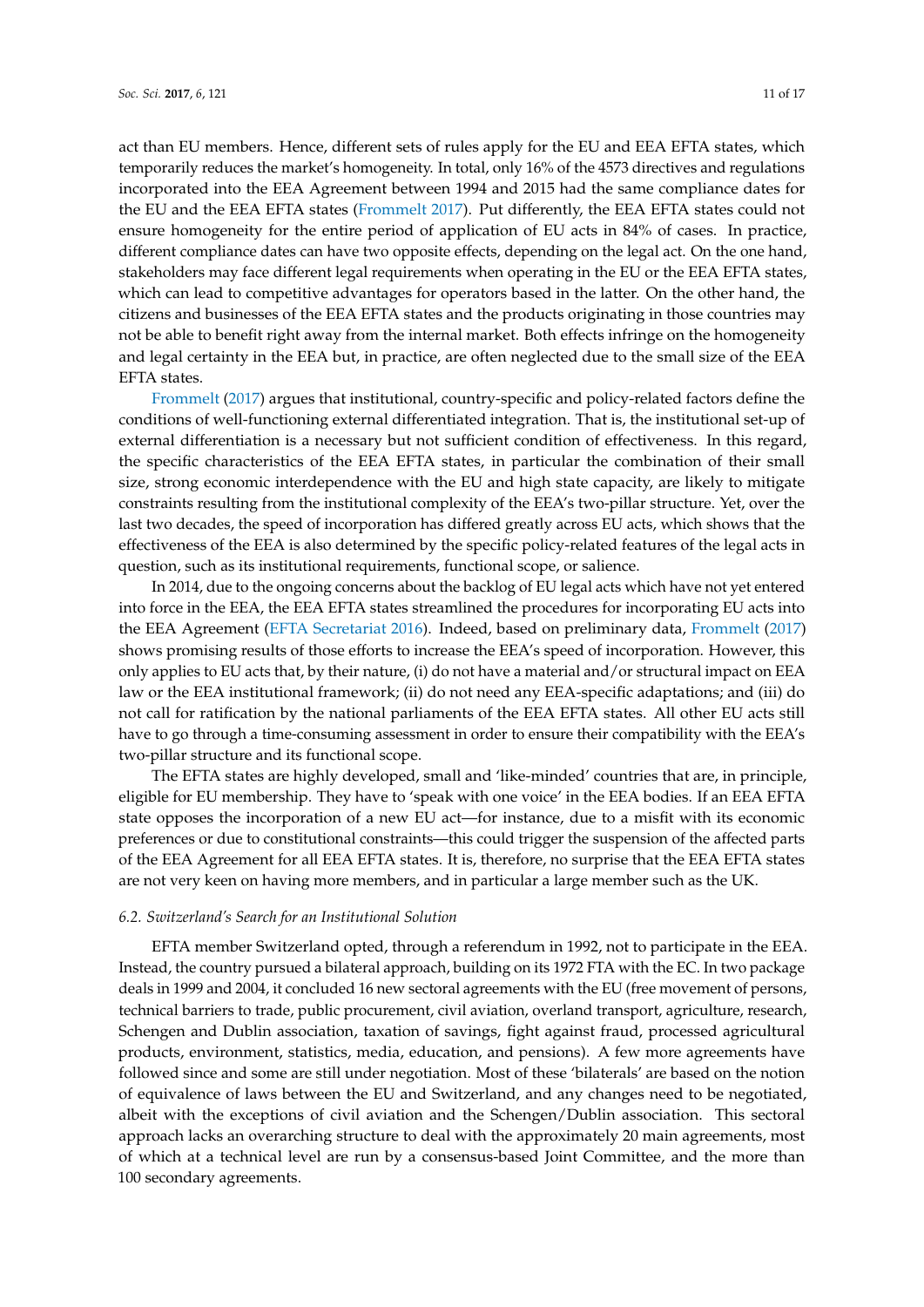The EU has, in recent years, insisted on the limits of such a static and selective approach and on finding a more efficient institutional solution for taking over relevant new EU acts and their interpretation. In 2010, the [Council of the EU](#page-13-1) [\(2010,](#page-13-1) para. 42) concluded that '[d]ue to a lack of efficient arrangements for the take-over of new EU *acquis* including ECJ case-law, and for ensuring the supervision and enforcement of the existing agreements, this approach does not ensure the necessary homogeneity in the parts of the internal market and of the EU policies in which Switzerland participates'. In response, the [Swiss Federal Council](#page-16-7) [\(2012\)](#page-16-7) submitted a number of institutional proposals to the EU, accepting the overall objective of homogeneity and the incorporation of future changes to the *acquis*, provided that this was not automatic and that Switzerland could in turn participate in the decision-shaping process. However, the EU did not approve the proposed two-pillar model, whereby each party would retain responsibility for ensuring the application and interpretation of the common rules on its own territory [\(Barroso](#page-13-2) [2012\)](#page-13-2). In other words, Swiss national surveillance was excluded. Instead, the new 'institutional framework should present a level of legal certainty and independence equivalent to the mechanisms created under the EEA Agreement' [\(Council of the EU](#page-13-3) [2012,](#page-13-3) para. 33).

In 2013, it was agreed as a basis for negotiation that the ECJ should interpret the EU *acquis* adopted by Switzerland to strengthen legal certainty [\(Rossier and O'Sullivan](#page-15-19) [2013\)](#page-15-19). Yet, the talks were temporarily stalled as a result of the Swiss acceptance in 2014 of an initiative requiring the introduction of immigration quotas (see above). Negotiations on an institutional framework agreement were resumed in 2017 [\(Council of the EU](#page-14-13) [2017\)](#page-14-13).

The last section looks into the conditions and implications of the UK joining EFTA, and possibly also the EEA, before summarizing the main institutional lessons.

#### *6.3. UK Membership of EFTA, the EEA or Association with EFTA?*

Art. 128 of the EEA Agreement stipulates that any European state joining the EU shall, and the Swiss Confederation or any European state becoming a member of EFTA may, apply to become a party. Hence, the UK—currently part of the EEA via its EU membership—would have to adhere to EFTA after Brexit in order to rejoin the EEA. Direct accession to the EEA is not foreseen in view of the EEA's two-pillar structure [\(Baur](#page-13-4) [2016,](#page-13-4) p. 60). The criteria for EFTA membership are not straightforward, and there is no specific accession procedure besides negotiations with the EFTA Council, which decides by unanimity.

According to Art. 56 of the EFTA Convention, only (European) states may join, and they are expected to become a party to EFTA's FTAs as well. Strictly speaking, this would exclude an application from Scotland or Northern Ireland. The Preamble of the EFTA Convention refers to proximity, longstanding common values and European identity, and WTO membership. [Baur](#page-13-4) [\(2016,](#page-13-4) pp. 63–64) argues that, by analogy, the EU's 'Copenhagen criteria' could serve as guidance for EFTA accession, which the UK would obviously fulfil. Whether British EFTA membership would be politically feasible is not to be taken for granted, though. Not all EFTA states have unconditionally welcomed the idea, since the UK would be a very dominant (and potentially difficult) partner. As an EFTA country in the EEA, the UK would have to speak 'with one voice' to the EU together with three small states, and it would replace the jurisdiction of the ECJ by the jurisdiction of the EFTA Court and the surveillance of the Commission by that of the ESA. Compared to the UK's votes and seats in EU institutions today, the EEA offers very little participation in EU decision-making yet entails similarly extensive internal market obligations. It should be kept in mind that one of the major reasons for Switzerland's rejection of EEA membership and for Austria, Finland and Sweden to join the EU in 1995 were the institutional shortcomings of the EEA (see [Gstöhl](#page-15-18) [1994\)](#page-15-18).

If the UK would, instead, follow the 'Swiss model' and, permanently or temporarily, join EFTA but remain outside the 'quasi-supranational' EEA, it could establish free trade with the four EFTA countries and negotiate to join the Association's existing FTAs, thereby possibly speeding up the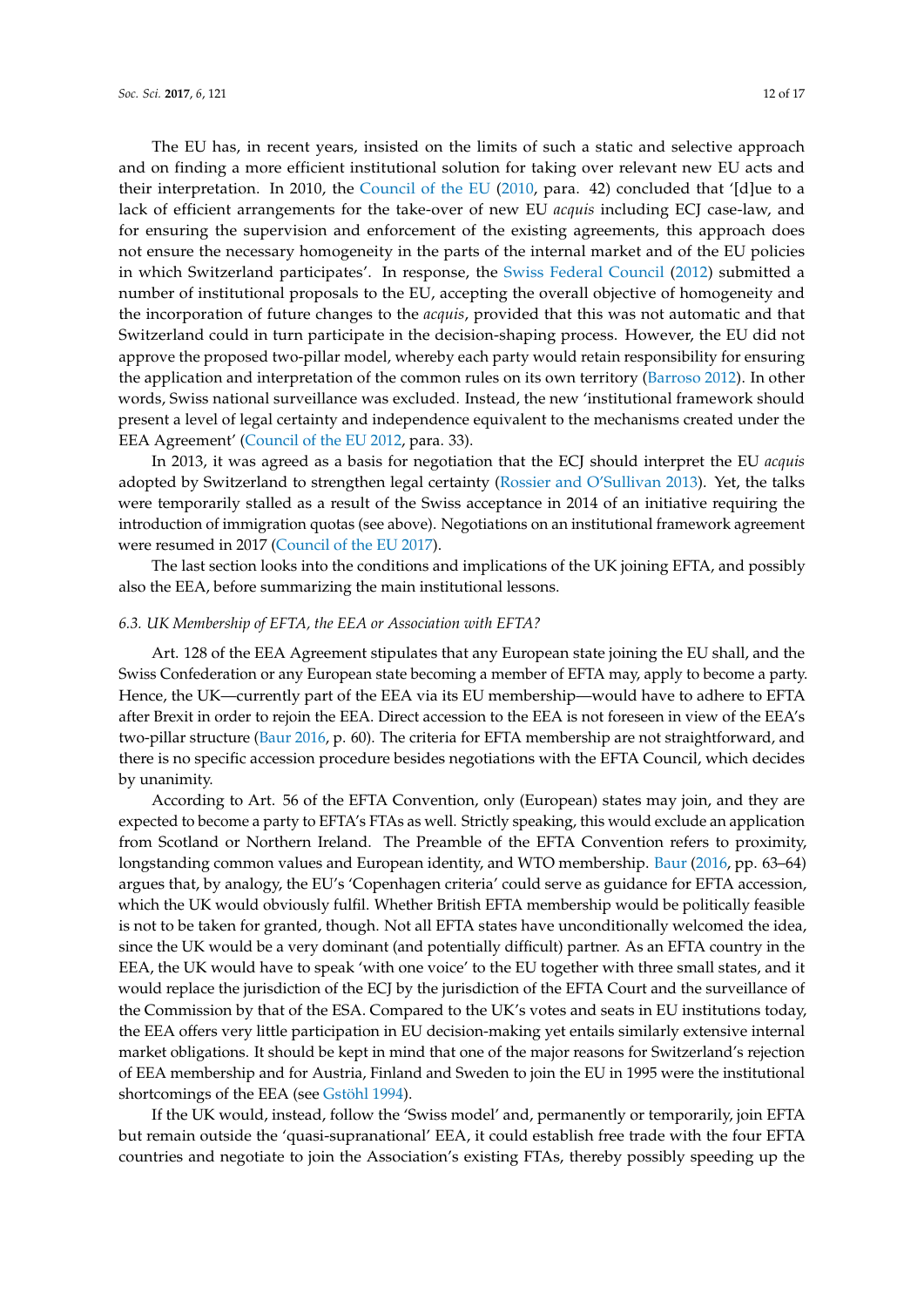creation of its own free trade regime. The UK's free movement of persons would be restricted to the small EFTA countries.

Alternatively, a mere association with EFTA, 'embodying such reciprocal rights and obligations, common actions and special procedures as may be appropriate', might be possible as well (Art. 56(2) of the EFTA Convention). The only associated member so far has been Finland between 1961 and 1986, as a result of its special relations with the Soviet Union during the Cold War. The so-called FINEFTA association gave Finland quasi-membership status because a few years into the association's existence the EFTA Council and the FINEFTA Joint Council held simultaneous meetings [\(Kinnas](#page-15-20) [1979,](#page-15-20) pp. 53–56). Whether such 'second-class' membership in the form of a 'UKEFTA' would be politically feasible and desirable remains an open question (see [Phinnemore and Najy](#page-15-21) [2017\)](#page-15-21).

Despite the fact that the UK will not have to seek increasing convergence with EU law but rather prevent growing divergence, there are various EFTA lessons for the institutional architecture of the UK's future relationship with the EU. First, the 'Interlaken principles' which the EU set out in the late 1980s are still valid [\(De Clercq](#page-14-12) [1987\)](#page-14-12): 'the EU first', meaning priority has to be given to the EU's internal integration and the preservation of its decision-making autonomy. For the EFTA countries, this implies that they have to be very active in the decision-shaping process, which is, however, rather a way of gathering information than exerting political influence. Second, the EU is afraid of setting any precedents by giving a non-member state specific rights that could then trigger more demands from others. Third, any close economic association with the EU based on its *acquis* requires a satisfactory mechanism through which the third countries keep up with the evolution of the *acquis* in order to safeguard market homogeneity. There is an inherent trade-off between the benefits resulting from the internal market and the lack of participation in the law-making process, which also leaves little room for parliamentary control. Fourth, even in the very institutionalized EEA (or 'Norwegian model'), the EFTA institutions and the joint EEA bodies are not sufficient to ensure an entirely homogeneous market. How effective external differentiation is varies across policy areas, since country-specific and policy-related factors play a role for compliance. Fifth, the EEA would provide the UK with its own trade policy, yet still require full free movement of persons and the jurisdiction of the EFTA Court. Sixth, the bilateral sectoral approach (or 'Swiss model') also has its institutional limits: no solely national surveillance or enforcement mechanisms for the interpretation of EU law-based rules appear to be acceptable to the EU. Tellingly, in the case of the ongoing association negotiations of the three small-sized European countries Andorra, San Marino and Monaco, the [European Commission](#page-14-19) [\(2013,](#page-14-19) p. 6) considered that some of these tasks could be carried out directly by itself and the ECJ.

Finally, membership restricted to EFTA only—either full or via an association—would meet all three British 'red lines', but offer no internal market access in the EU, only among the fellow EFTA countries. In this economically less interesting case, the UK would still have to negotiate its future relationship with the EU in the form of an FTA. Moreover, the negotiation of other bilateral trade agreements beyond Europe will take time, even if the UK were to benefit from faster access to the already existing EFTA FTAs with third countries.

# **7. Conclusions: 'Global Britain' in Europe**

In light of the ambiguity surrounding the ongoing Brexit negotiations and in particular the UK's position on its future relationship with the EU, this article has attempted to derive relevant lessons from the EFTA countries' experience with the internal market. It examined whether and under which conditions the UK could go 'back to the future' and (re-)join EFTA and/or the EEA. While specific lessons of external differentiated integration have been set out in each section, it is safe to conclude that, overall, 'having the cake and eating it too' in the form of a far-reaching participation *à la carte* in the internal market, which would, for instance, exclude the free movement of persons, is not on offer. If the UK were to insist on its three 'red lines' (that is, its own trade policy, no free movement of persons, and taking back legal control), a 'hard' Brexit in the form of a limited, FTA-based model would be the logical result.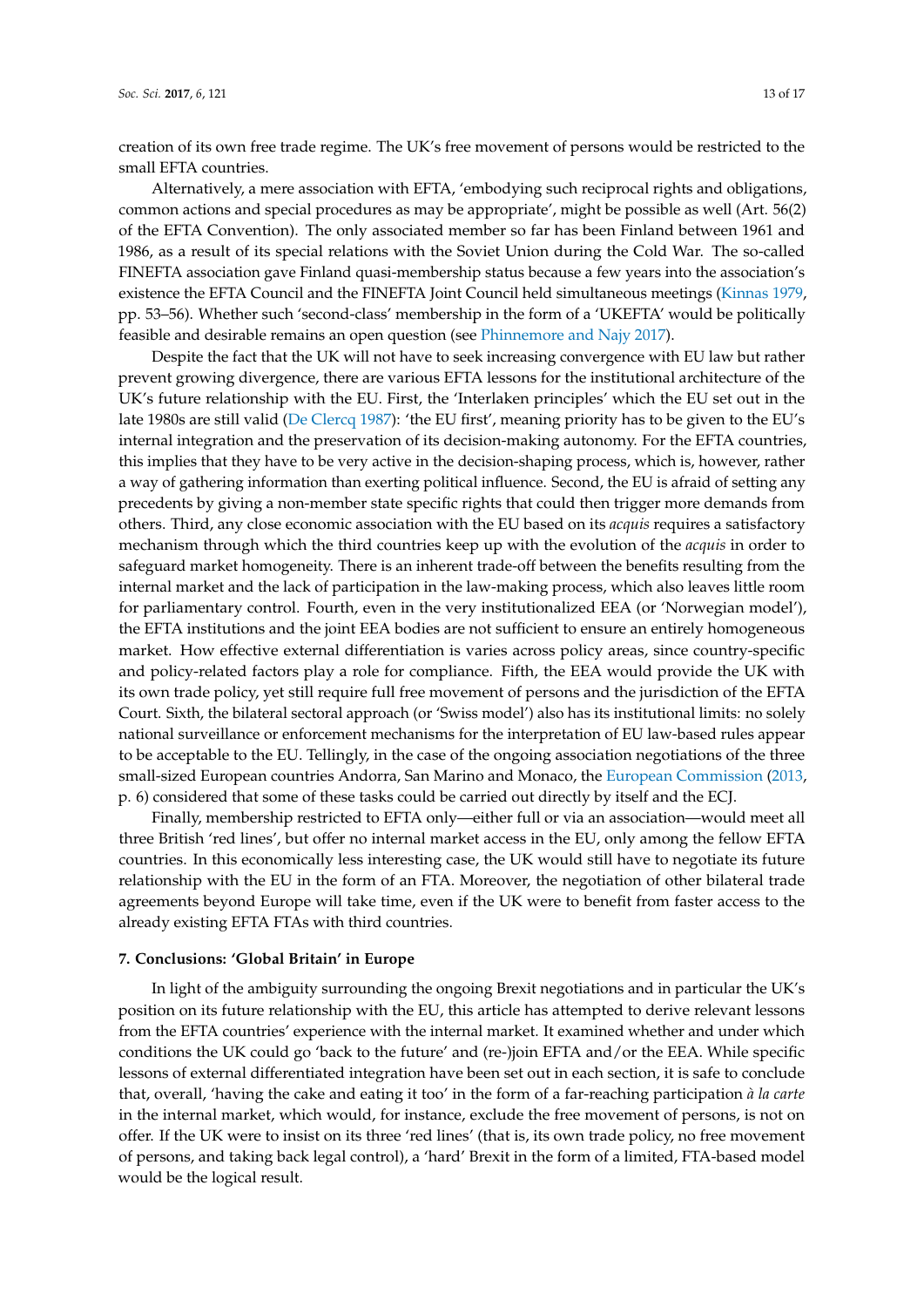While there is some flexibility in how third countries can be associated with the internal market, the EU insists on a balance of benefits and obligations. This does not mean that all four freedoms will have to be accepted; it all depends on the ambitions. While Turkey is in a customs union with the EU which is currently limited to trade in certain goods, Canada has signed a comprehensive agreement on trade in goods and services, while Switzerland's relations cover goods and persons, and the EEA Agreement covers all four freedoms of the internal market. Hence, there are various ways for the UK to shape its future trade ties with the EU. The main lesson to be learned from EFTA's differentiated integration is that an FTA alone is unlikely to satisfy the needs and demands of business and people. In the words of Prime Minister May, 'a Canadian-style free trade agreement [ . . . would] represent such a restriction on our mutual market access that it would benefit neither of our economies' [\(May](#page-15-2) [2017c\)](#page-15-2). On the other hand, 'European Economic Area membership would mean the UK having to adopt at home—automatically and in their entirety—new EU rules [ . . . ] over which, in future, we will have little influence and no vote' [\(May](#page-15-2) [2017c\)](#page-15-2). Moreover, the various future partnership papers recently published by the UK suggest that, for issues such as customs or data protection, the UK intends to operate a regime that aligns closely with the respective EU *acquis* [\(Department for Exiting](#page-14-20) [the European Union](#page-14-20) [2017a\)](#page-14-20). However, the papers still lack details about the institutional framework of such an alignment. At the same time, the paper about enforcement and dispute resolution lacks any commitment to include a specific model [\(Department for Exiting the European Union](#page-14-21) [2017b\)](#page-14-21).

Over the past 25 years, all EFTA states have steadily extended and deepened their relationship with the EU in order to secure access to substantial parts of the internal market based on an alignment with EU rules. Such deep and comprehensive integration requires an efficient institutional set-up for taking over relevant new EU acts and for ensuring the surveillance and enforcement of these obligations. An internal market association will unavoidably come with rather limited participation in EU policy-making. Moreover, the regulatory boundary of external differentiation is difficult to draw, and spillover from other—in principle, excluded—parts of the EU *acquis* are more likely, the more ambitious the economic partnership. Hence, 'Global Britain' [\(May](#page-15-6) [2017a\)](#page-15-6) might free itself from the 'control' of Brussels, but it still has to find its new place in Europe, and this place is unlikely to be reached by going 'back to the future'.

**Author Contributions:** Sieglinde Gstöhl and Christian Frommelt conceived and co-wrote the article; Christian Frommelt collected and analyzed the data referred to as [\(Frommelt](#page-14-3) [2017\)](#page-14-3).

**Conflicts of Interest:** The authors declare no conflict of interest.

#### **References and Notes**

- <span id="page-13-2"></span>Barroso, José Miguel. 2012. Lettre de la Commission de l'UE à la Suisse. December 21. Available online: [https://www.eda.admin.ch/content/dam/dea/de/documents/eu/Brief-BXL-CH-20121221\\_de.pdf](https://www.eda.admin.ch/content/dam/dea/de/documents/eu/Brief-BXL-CH-20121221_de.pdf) (accessed on 1 October 2017).
- <span id="page-13-4"></span>Baur, Georges. 2016. Who Can Join the European Economic Area. In *The European Neighbourhood Policy in a Comparative Perspective: Models, Challenges, Lessons*. Edited by Sieglinde Gstöhl. Abingdon: Routledge, pp. 55–71.
- <span id="page-13-0"></span>Burke, Ciarán, Ólafur Ísberg Hannesson, and Kristin Bangsund. 2016. Life on the Edge: EFTA and the EEA as a Future for the UK in Europe. *European Public Law* 22: 69–96.
- <span id="page-13-1"></span>Council of the EU. 2010. Council Conclusions on EU Relations with EFTA Countries. 3060th General Affairs Council Meeting. Brussels, December 14. Available online: [https://eeas.europa.eu/sites/eeas/files/council\\_](https://eeas.europa.eu/sites/eeas/files/council_iceland.pdf) [iceland.pdf](https://eeas.europa.eu/sites/eeas/files/council_iceland.pdf) (accessed on 1 October 2017).
- <span id="page-13-3"></span>Council of the EU. 2012. Council Conclusions on EU Relations with EFTA Countries. 3213th Transport, Telecommunications and Energy Council Meeting. Brussels, December 20. Available online: [http://eeas.europa.eu/archives/docs/norway/docs/2012\\_final\\_conclusions\\_en.pdf](http://eeas.europa.eu/archives/docs/norway/docs/2012_final_conclusions_en.pdf) (accessed on 1 October 2017).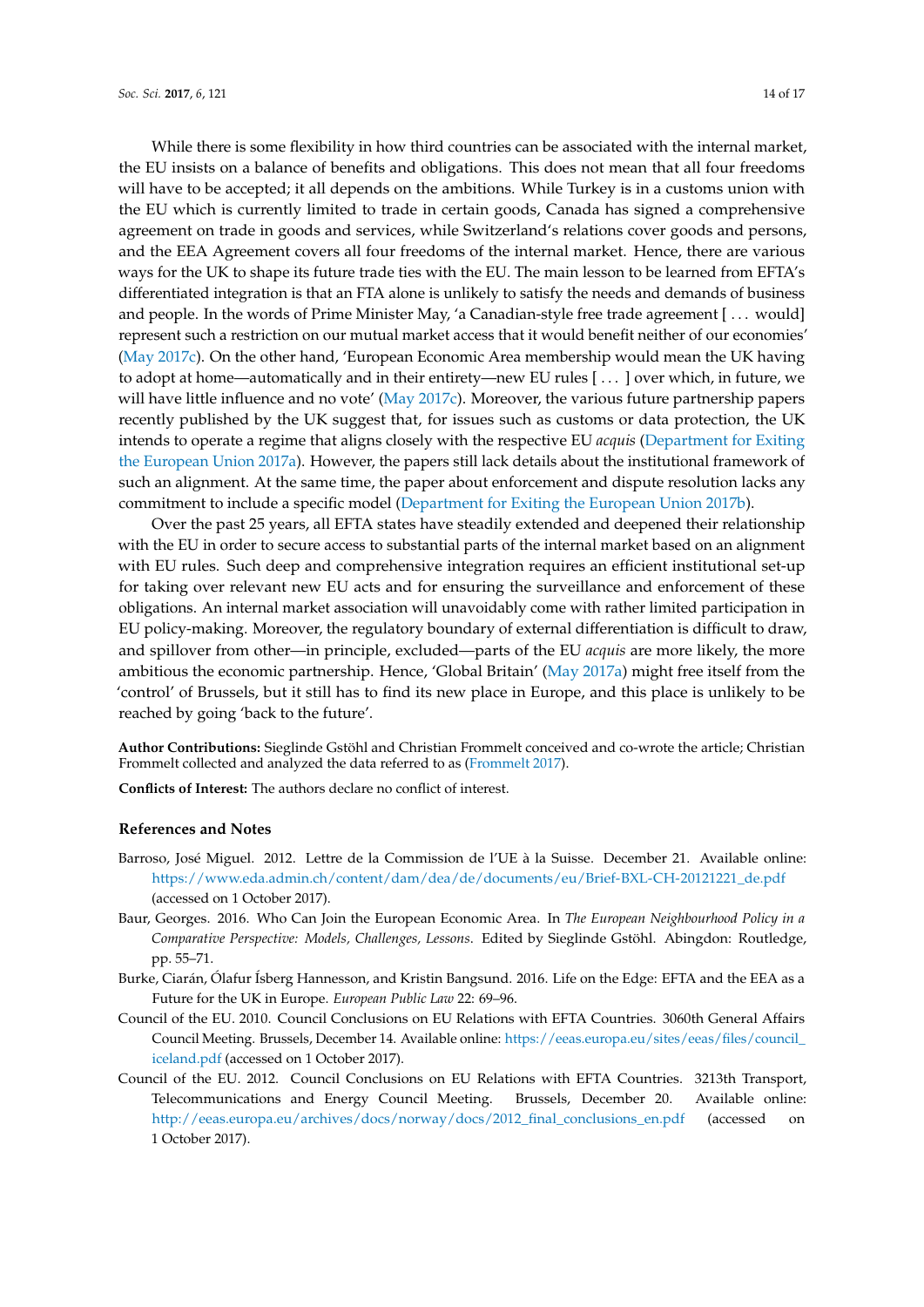- <span id="page-14-17"></span>Council of the EU. 2016. Council Conclusions on a Homogeneous Extended Single Market and EU Relations with Non-EU Western European Countries. Press Release 776/16. December 13. Available online: [http://www.consilium.europa.eu/press-releases-pdf/2016/12/47244652378\\_en.pdf](http://www.consilium.europa.eu/press-releases-pdf/2016/12/47244652378_en.pdf) (accessed on 1 October 2017).
- <span id="page-14-13"></span>Council of the EU. 2017. Council Conclusions on EU Relations with the Swiss Confederation. Press Release 93/17. February 28. Available online: [http://www.consilium.europa.eu/press-releases-pdf/2017/2/47244655317\\_](http://www.consilium.europa.eu/press-releases-pdf/2017/2/47244655317_en.pdf) [en.pdf](http://www.consilium.europa.eu/press-releases-pdf/2017/2/47244655317_en.pdf) (accessed on 1 October 2017).
- <span id="page-14-12"></span>De Clercq, Willy. 1987. Speech at the EC-EFTA Ministerial Meeting. Interlaken, May 20. Available online: [http://europa.eu/rapid/press-release\\_SPEECH-87-32\\_en.htm](http://europa.eu/rapid/press-release_SPEECH-87-32_en.htm) (accessed on 1 October 2017).
- <span id="page-14-20"></span>Department for Exiting the European Union. 2017a. *Article 50 and Negotiations with the EU*; September 18. Available online: <https://www.gov.uk/government/collections/article-50-and-negotiations-with-the-eu> (accessed on 1 October 2017).
- <span id="page-14-21"></span>Department for Exiting the European Union. 2017b. Enforcement and Dispute Resolution—A Future Partnership Paper. August 23. Available online: [https://www.gov.uk/government/publications/enforcement-and](https://www.gov.uk/government/publications/enforcement-and-dispute-resolution-a-future-partnership-paper)[dispute-resolution-a-future-partnership-paper](https://www.gov.uk/government/publications/enforcement-and-dispute-resolution-a-future-partnership-paper) (accessed on 1 October 2017).
- <span id="page-14-1"></span>Doherty, Brian, Christopher McCrudden, Lee McGowan, David Phinnemore, Dagmar Schiek, and John Temple Lang. 2017. *Northern Ireland and Brexit: The European Economic Area Option*. Brussels: European Policy Centre.
- <span id="page-14-15"></span>ECJ (European Court of Justice). 1991. *Opinion 1/91, European Economic Area I*, ECR [1991], I-6079. December 14.
- <span id="page-14-10"></span>ECJ (European Court of Justice). 2005. *Millennium Pharmaceuticals—Novartis and Others, Joined Cases C-207/03 and C-252/03*, ECR 2005 I-03209. April 21.
- <span id="page-14-6"></span>EFTA. 2017. Free Trade Agreements and Trade Relations by Country. Available online: [http://www.efta.int/free](http://www.efta.int/free-trade/free-trade-agreements)[trade/free-trade-agreements](http://www.efta.int/free-trade/free-trade-agreements) (accessed on 1 October 2017).
- <span id="page-14-16"></span>EFTA Court. 1998. *Case E-9/97—Erla María Sveinbjörnsdóttir v. Iceland*. December 10.
- <span id="page-14-7"></span>EFTA Court. 2011. *Case E-04/10, E-06/10 and E-07/10—The Principality of Liechtenstein, REASSUR Aktiengesellschaft and Swisscom RE Aktiengesellschaft v EFTA Surveillance Authority*. May 10.
- <span id="page-14-2"></span>EFTA Secretariat. 2009. Decision Shaping in the European Economic Area. *EFTA Bulletin*. No. 1. Available online: <http://www.efta.int/media/files/publications/Bulletins/eeadecisionshaping-bulletin.pdf> (accessed on 1 October 2017).
- <span id="page-14-18"></span>EFTA Secretariat. 2016. Handbook on EEA EFTA procedures for incorporating EU acts into the EEA Agreement. *EFTA Bulletin*. Available online: [http://www.efta.int/sites/default/files/publications/bulletins/EFTA-](http://www.efta.int/sites/default/files/publications/bulletins/EFTA-Bulletin-October-2016-updated.pdf)[Bulletin-October-2016-updated.pdf](http://www.efta.int/sites/default/files/publications/bulletins/EFTA-Bulletin-October-2016-updated.pdf) (accessed on 1 October 2017).
- <span id="page-14-0"></span>Emerson, Michael. 2016. Which Model for Brexit? In *CEPS Special Report*. No. 147; Brussels: CEPS.
- <span id="page-14-4"></span>European Commission. 2012. *A Review of the Functioning of the European Economic Area*. SWD(2012) 425 final, Brussels, December 7.
- <span id="page-14-19"></span>European Commission. 2013. *EU Relations with the Principality of Andorra, the Principality of Monaco and the Republic of San Marino: Options for the participation in the Internal Market*. COM(2013) 793 final, Brussels, November 18.

<span id="page-14-14"></span>European Commission. 2015. *Liechtenstein Sectoral Adaptations Review*. COM(2015) 411 final, Brussels, August 28.

- <span id="page-14-8"></span>European Parliament. 2017. Third-Country Equivalence in EU Banking Legislation. Available online: [http://](http://www.europarl.europa.eu/RegData/etudes/BRIE/2016/587369/IPOL_BRI(2016)587369_EN.pdf) [www.europarl.europa.eu/RegData/etudes/BRIE/2016/587369/IPOL\\_BRI\(2016\)587369\\_EN.pdf](http://www.europarl.europa.eu/RegData/etudes/BRIE/2016/587369/IPOL_BRI(2016)587369_EN.pdf) (accessed on 1 October 2017).
- <span id="page-14-11"></span>Fredriksen, Halvard Haukeland. 2016. General Prohibition of Discrimination on Grounds of Nationality. In *The Handbook of EEA Law*. Edited by Carl Baudenbacher. Cham: Springer, pp. 391–411.
- <span id="page-14-9"></span>Frommelt, Christian. 2016. Liechtenstein's Tailor-made Arrangements in the EEA: A Small State's Creative Solutions in European Integration. In *State Size Matters*. Edited by Sebastian Wolf. Wiesbaden: VS Springer, pp. 131–62.
- <span id="page-14-3"></span>Frommelt, Christian. 2017. In Search of Effective Differentiated Integration: Lessons from the European Economic Area (EEA). Ph.D. dissertation, ETH Zürich, Zürich, Switzerland.
- <span id="page-14-5"></span>Frommelt, Christian, and Sieglinde Gstöhl. 2011. *Liechtenstein and the EEA: The Europeanization of a (Very) Small State*. Rapport 18; Oslo: Utvalget for utredning av Norges avtaler med EU, Available online: <http://www.europautredningen.no/wp-content/uploads/2011/04/Rap18-Liechtenstein2.pdf> (accessed on 1 October 2017).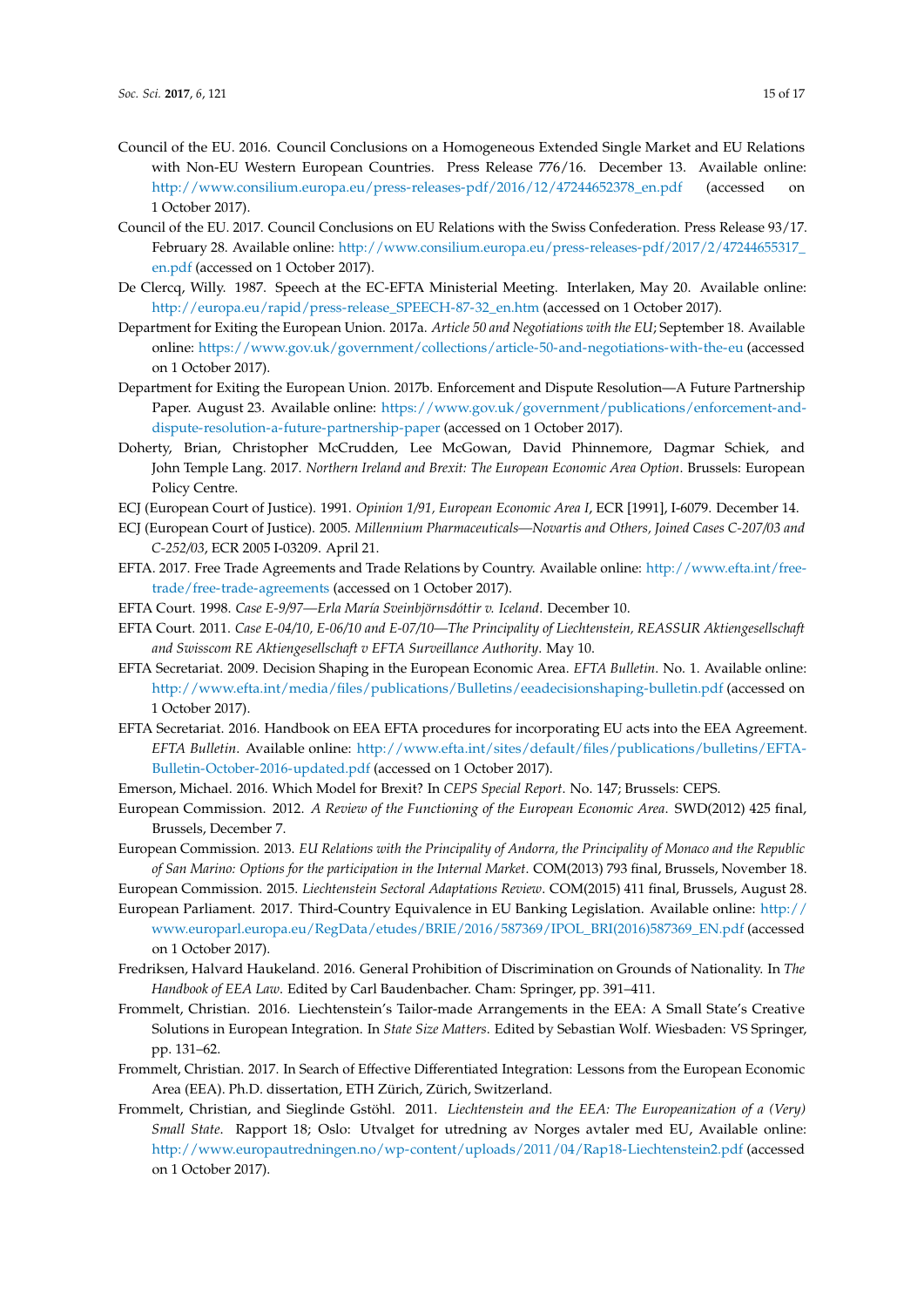- <span id="page-15-11"></span>Gava, Roy, and Frédéric Varone. 2014. The EU's Footprint in Swiss Policy Change: A Quantitative Assessment of Primary and Secondary Legislation (1999–2012). *Swiss Political Science Review* 20: 216–22. [\[CrossRef\]](http://dx.doi.org/10.1111/spsr.12099)
- <span id="page-15-18"></span>Gstöhl, Sieglinde. 1994. EFTA and the European Economic Area or the Politics of Frustration. *Cooperation and Conflict* 29: 333–66. [\[CrossRef\]](http://dx.doi.org/10.1177/0010836794029004002)
- <span id="page-15-17"></span>Gstöhl, Sieglinde. 1997. Successfully Squaring the Circle: Liechtenstein's Membership of the Swiss and European Economic Area. In *Free Trade Agreements and Customs Unions: Experiences, Challenges and Constraints*. Edited by Madeleine Hösli and Arild Saether. Brussels and Maastricht: TACIS European Commission and European Institute of Public Administration, pp. 163–76.
- <span id="page-15-8"></span>Gstöhl, Sieglinde. 2015. Models of External Differentiation in the EU's Neighbourhood: An Expanding Economic Community? *Journal of European Public Policy* 22: 854–70. [\[CrossRef\]](http://dx.doi.org/10.1080/13501763.2015.1020834)
- <span id="page-15-14"></span>Holmes, Peter, Jim Rollo, and L. Alan Winters. 2016. Negotiating the UK's post-Brexit Trade Arrangement. *National Institute Economic Review* 238: R22–R30. [\[CrossRef\]](http://dx.doi.org/10.1177/002795011623800112)
- <span id="page-15-4"></span>House of Commons. 2017. *UK Trade Options beyond 2019: First Report of Session 2016–2017*. HC817. London: International Trade Committee.
- <span id="page-15-10"></span>Jenni, Sabine. 2016. *Switzerland's Differentiated European Integration: The Last Gallic Village?* Basingstoke: Palgrave Macmillan.
- <span id="page-15-12"></span>Jónsdóttir, Jóhanna. 2013. *Europeanization and the European Economic Area: Iceland's Participation in the EU's Policy Process*. Abingdon: Routledge.
- <span id="page-15-20"></span><span id="page-15-7"></span>Kinnas, John N. 1979. *The Politics of Association in Europe*. Frankfurt: Campus Verlag.
- Leuffen, Dirk, Berthold Rittberger, and Frank Schimmelfennig. 2013. *Differentiated Integration: Explaining Variation in the European Union*. Basingstoke: Palgrave Macmillan.
- <span id="page-15-6"></span>May, Theresa. 2017a. The Government's Negotiating Objectives for Exiting the EU. PM speech, London, Prime Minister's Office, Lancaster House. January 17. Available online: [https://www.gov.uk/](https://www.gov.uk/government/speeches/the-governments-negotiating-objectives-for-exiting-the-eu-pm-speech) [government/speeches/the-governments-negotiating-objectives-for-exiting-the-eu-pm-speech](https://www.gov.uk/government/speeches/the-governments-negotiating-objectives-for-exiting-the-eu-pm-speech) (accessed on 1 October 2017).
- <span id="page-15-5"></span>May, Theresa. 2017b. Prime Minister's Letter to Donald Tusk Triggering Article 50. March 29. Available online: [https://www.gov.uk/government/uploads/system/uploads/attachment\\_data/file/](https://www.gov.uk/government/uploads/system/uploads/attachment_data/file/604079/Prime_Ministers_letter_to_European_Council_President_Donald_Tusk.pdf) [604079/Prime\\_Ministers\\_letter\\_to\\_European\\_Council\\_President\\_Donald\\_Tusk.pdf](https://www.gov.uk/government/uploads/system/uploads/attachment_data/file/604079/Prime_Ministers_letter_to_European_Council_President_Donald_Tusk.pdf) (accessed on 1 October 2017).
- <span id="page-15-2"></span>May, Theresa. 2017c. Prime Minister's Florence Speech: A New Era of Cooperation and Partnership between the UK and the EU. September 22. Available online: [https://www.gov.uk/government/speeches/](https://www.gov.uk/government/speeches/pms-florence-speech-a-new-era-of-cooperation-and-partnership-between-the-uk-and-the-eu) [pms-florence-speech-a-new-era-of-cooperation-and-partnership-between-the-uk-and-the-eu](https://www.gov.uk/government/speeches/pms-florence-speech-a-new-era-of-cooperation-and-partnership-between-the-uk-and-the-eu) (accessed on 1 October 2017).
- <span id="page-15-13"></span>Norwegian EEA Review Committee. 2012. Report Submitted to the Ministry of Foreign Affairs on 17 January 2012. Utenfor og innenfor: Norges avtaler med EU, NOU 2012:2, Oslo, Norway. Available online: [https://www.regjeringen.no/contentassets/5d3982d042a2472eb1b20639cd8b2341/no/](https://www.regjeringen.no/contentassets/5d3982d042a2472eb1b20639cd8b2341/no/pdfs/nou201220120002000dddpdfs.pdf) [pdfs/nou201220120002000dddpdfs.pdf](https://www.regjeringen.no/contentassets/5d3982d042a2472eb1b20639cd8b2341/no/pdfs/nou201220120002000dddpdfs.pdf) (accessed on 1 October 2017).
- <span id="page-15-15"></span>Nufer, Christoph. 2006. *Bilaterale Verhandlungen, wie weiter? Liberale Dienstleistungen zwischen der Schweiz und der EU: Gewinner und Verlierer aus Schweizer Sicht*. Basel: Europainstitut der Universität Basel.
- <span id="page-15-9"></span>Pelkmans, Jacques, and Philippe Böhler. 2013. *The EEA Review and Liechtenstein's Integration Strategy*. Brussels: CEPS.
- <span id="page-15-0"></span>Phinnemore, David, and Lee McGowan. 2016. *After the Referendum: Establishing the Best Outcome for Northern Ireland*. Belfast: Centre for Democracy & Peace Building.
- <span id="page-15-21"></span>Phinnemore, David, and Cenni Najy. 2017. The Option of Association: The United Kingdom Post-Brexit and the European Free Trade Association. Available online: <http://www.foraus.ch/satisfaction/downloads/249> (accessed on 1 October 2017).
- <span id="page-15-19"></span>Rossier, Yves, and David O'Sullivan. 2013. Eléments de discussions sur les questions institutionnelles entre l'Union européenne et la Confédération helvétique. Unpublished manuscript.
- <span id="page-15-3"></span>Scottish Government. 2016. *Scotland's Place in Europe*. Edinburgh: The Scottish Government.
- <span id="page-15-1"></span>Springford, John. 2017. *Brexiting Swiss-Style: The Best Possible UK-EU Trade Deal*. London: Centre for European Reform.
- <span id="page-15-16"></span>Swiss Bankers Association. 2017. Market Access. Available online: [http://www.swissbanking.org/en/topics/](http://www.swissbanking.org/en/topics/current-issues/market-access) [current-issues/market-access](http://www.swissbanking.org/en/topics/current-issues/market-access) (accessed on 1 October 2017).